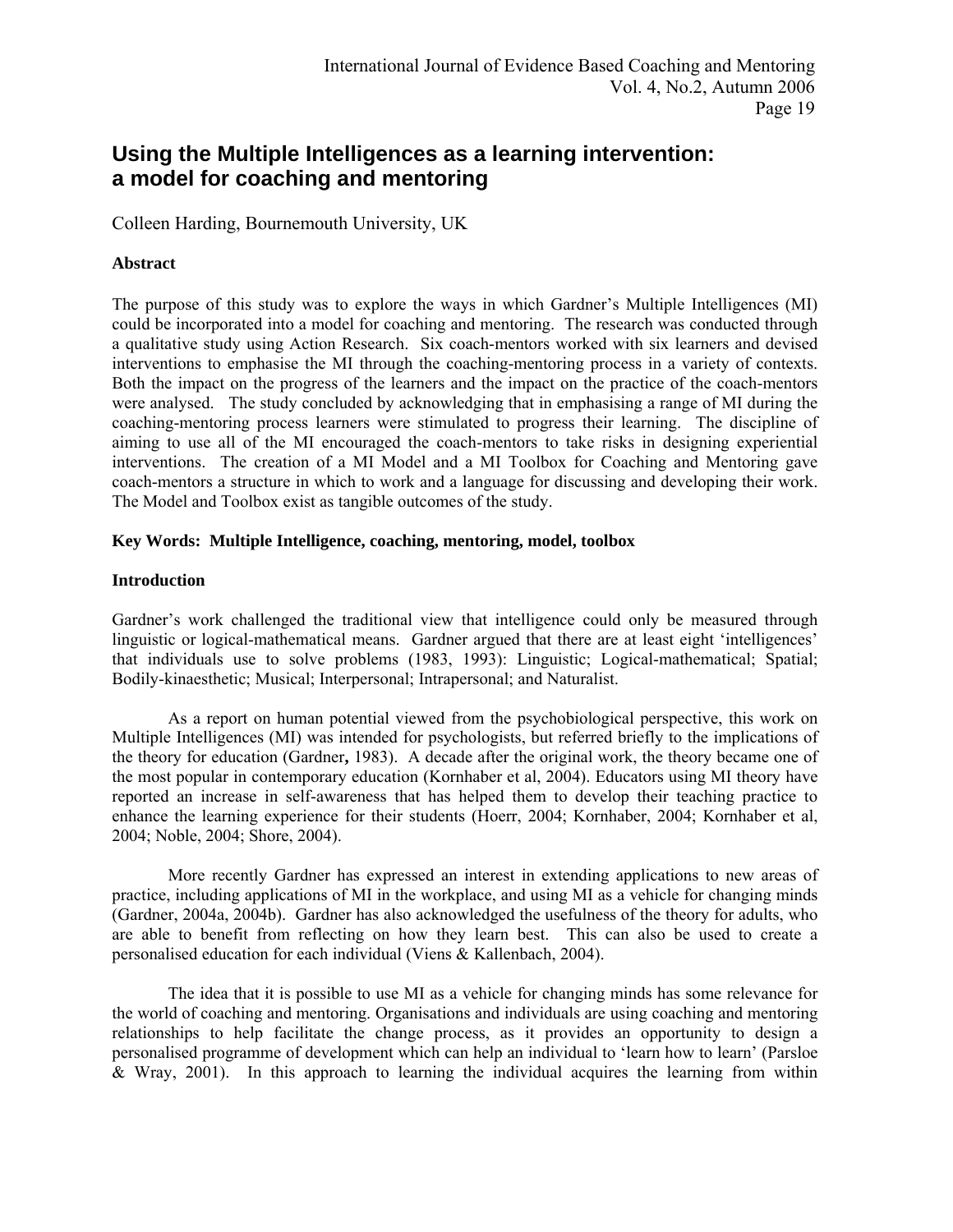themselves with the aid of a coach, rather than being taught through hints and facts, and this is what separates coaching from traditional teaching (Whitmore, 2003).

Coaches and mentors need to be flexible in their approach to the learning relationship to increase their chances of helping individuals to achieve their goals (Hay, 1999). This discipline of working with individuals in more creative ways means that coaches and mentors can benefit equally by learning new ways of working to enable individuals to achieve results (Parsloe & Wray, 2001). It appeared from a study of the literature that the use of MI in coaching and mentoring was an area that has not yet been explored. The study therefore considered the need for coaches and mentors to facilitate learning in such a way that their learners were more likely to achieve their goals, and the need for coaches and mentors to develop their own practice in order to achieve the flexibility needed to work with different types of learner.

The study took place in a university in the south of England where six members of staff, including myself, took the roles of coach-mentors (sometimes referred to as 'we' in this article) and six took the role of 'learners'. 'Learners' is the term that we used to describe the individuals acting as recipients of the coaching or mentoring. Two of the pairs worked in sporting contexts, two within learning technology contexts and two within business and personal development contexts. The coach-mentors and learners have been given fictitious names in written accounts of the research.

The study sought to answer the following questions:

- ♦ How does emphasising the MI impact on the progress of the learners?
- ♦ How does incorporating the MI into a model for coaching and mentoring impact on the practice of the coach-mentors?
- ♦ How could MI theory be incorporated into a model for coaching and mentoring?

This article is structured in three parts. The first section explains the design of the study. The second section outlines the coaching and mentoring models chosen for the study: Graham Alexander's GROW model (West & Milan, 2001) and Clutterbuck's Mentoring Meeting model (Clutterbuck, 1998, 2004). It explains the decisions that were needed about how to incorporate MI theory into these models for coaching and mentoring. Using quotes from the data some of the issues that arose from our decisions are highlighted. I draw comparisons between the model for using MI in coaching and mentoring and the Entry Points framework provided by Gardner (1999b) and the Compass Point Practices provided by Kornhaber et al (2004).

In the third section of the article the data collected from the reflective diaries, action learning sets and interviews is explored to identify how the coach-mentors devised interventions that would emphasise the MI. Using quotes from the data the importance of creating the right environment in which to set the interventions is highlighted along with the impact of emphasising the MI on the progress of the learners.

This study has taken inspiration from the literature that explains the use of MI theory in education. Working within recommended models for coaching and mentoring, the coach-mentors used the inspiration of MI theory and some of the theories about the brain and learning to emphasise the MI during the coaching-mentoring sessions with their learners. Drawing on the experiences of the coachmentors and learners involved in the study a new model for coaching and mentoring is suggested, along with a toolbox of interventions.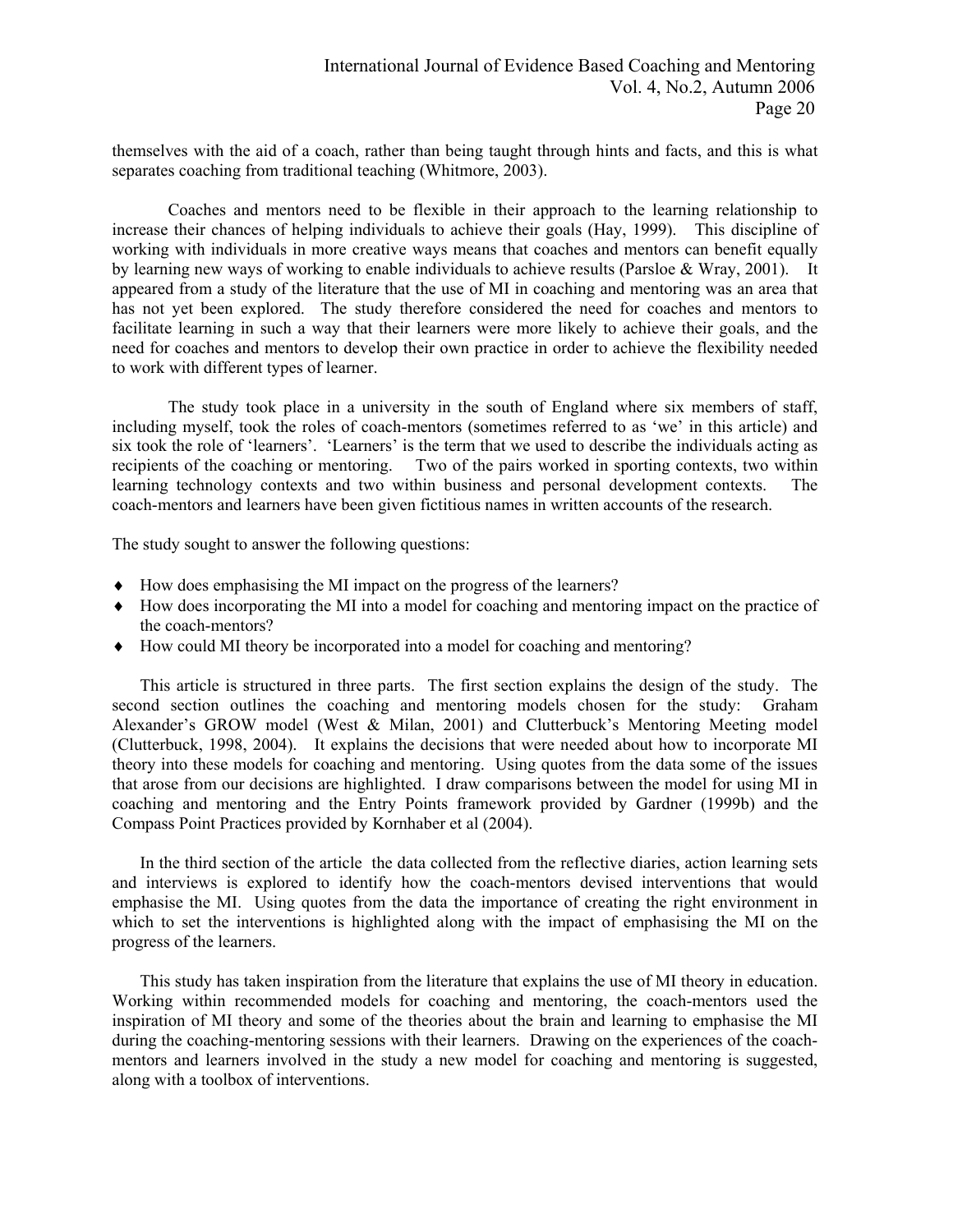## **Methodology**

The experience of coaching and mentoring can be a very personal one, both for the coach-mentor and the learner. This study was designed in line with the epistemological perspective of constructivism in order that those involved in the study would be able to create their own meanings from their own experiences (Gray, 2004). Action Research was chosen as the methodology because of its focus on human development (Stringer, 1996), dealing with real issues in the workplace, the discovery of new ways of working, informing and evaluating change and because it could be facilitated in a participatory way (Denscombe, 2003).

The coach-mentors met in three action learning sets at the beginning, in the middle and at the end of the study. The nine hours of action learning set meetings were recorded and transcribed to provide data from the perspective of the coach-mentors. The coach-mentors and learners met for six coaching-mentoring sessions over a four month period. At the end of each coaching-mentoring session, and at other significant points during the process, they completed reflective diaries, which generated 80 individual accounts as data. At the end of the process the researcher conducted six onehour semi-structured interviews with the learners, providing six hours of transcribed data.

Measurement in coaching and mentoring is often difficult (West & Milan, 2001) and sometimes measures only trivial things (Rogers, 2004). However, it can be used to provide data around which goal setting and action plans can be built (Skiffington & Zeus, 2003). To facilitate the learners in developing their goal for the coaching-mentoring process and to provide some way of measuring their progress through the project, the learners completed a measurement of competency exercise. The exercise measured the learners' own perception of their competence at the beginning and end of the coaching-mentoring process in the knowledge, skills and attributes that they believed described someone who was already successful at their intended goal. They rated themselves using a Likert scale (Denscombe, 2003) to give a numerical value to their opinion of their performance (Hussey  $&$  Hussey, 1997).

| <b>Between methods</b>           | Reflective diaries             | Action learning sets    | Interviews               |
|----------------------------------|--------------------------------|-------------------------|--------------------------|
| Between multiple<br>perspectives | Views of the coach-<br>mentors | Views of the learners   | My own views             |
| <b>Between contexts</b>          | <b>Sports</b>                  | Personal<br>development | Learning<br>technologies |
| Over time                        | Cycle One/<br>Cycle Two        | Cycle One/<br>Cycle Two | Cycle One/<br>Cycle Two  |

In order to strengthen validity, findings were triangulated at a number of different levels, as indicated in Table 1.

**Table 1: Triangulation of data**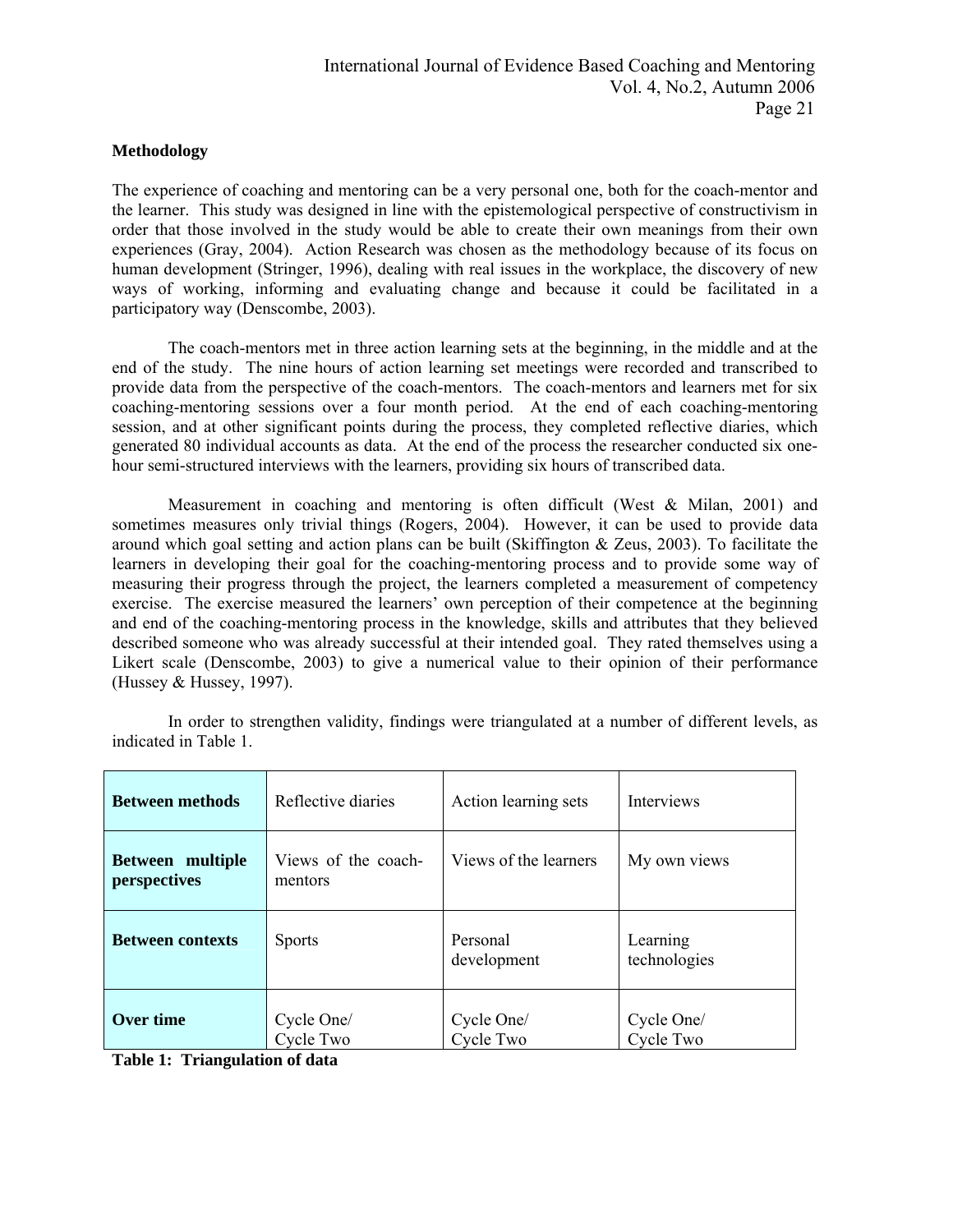Action Research meets the test of action with people who are aiming to solve their own problems; it is also argued that action research meets the criteria of validity testing more than other forms of social research (Brydon-Miller et al, 2003). However, like many studies under the interpretivist paradigm, the study has low reliability (Hussey & Hussey, 1997). It would therefore be unwise to draw generalisations from this study on the basis of such a small sample (Gray, 2004).

## **A Multiple Intelligence Model for Coaching and Mentoring**

The six coach-mentors combined two coaching-mentoring models with MI theory to facilitate a learning process that emphasised the MI. We chose The Mentoring Meeting model (Clutterbuck, 2004, 1998) and adapted it by adding the GROW model (Whitmore, 2003; West & Milan, 2001) to identify goals and the completion of reflective diaries. The amended model is shown in Figure1



# **THE MENTORING MEETING**

**Figure 1: The Mentoring Meeting** 

We believed that The Mentoring Meeting model would provide opportunities to incorporate interventions to emphasise the MI. Each stage of the model reflects good practice in coaching and mentoring as evidenced in the literature (Clutterbuck, 1998, 2004; Hay, 1999; Clutterbuck and Lane, 2004; Cranwell-Ward et al, 2004; Flaherty, 1999; Kline, 2003; Megginson & Boydell, 1979; Parsloe & Wray, 2001; Peltier, 2001; Rogers, 2004; Skiffington & Zeus, 2003; Whitmore, 2003)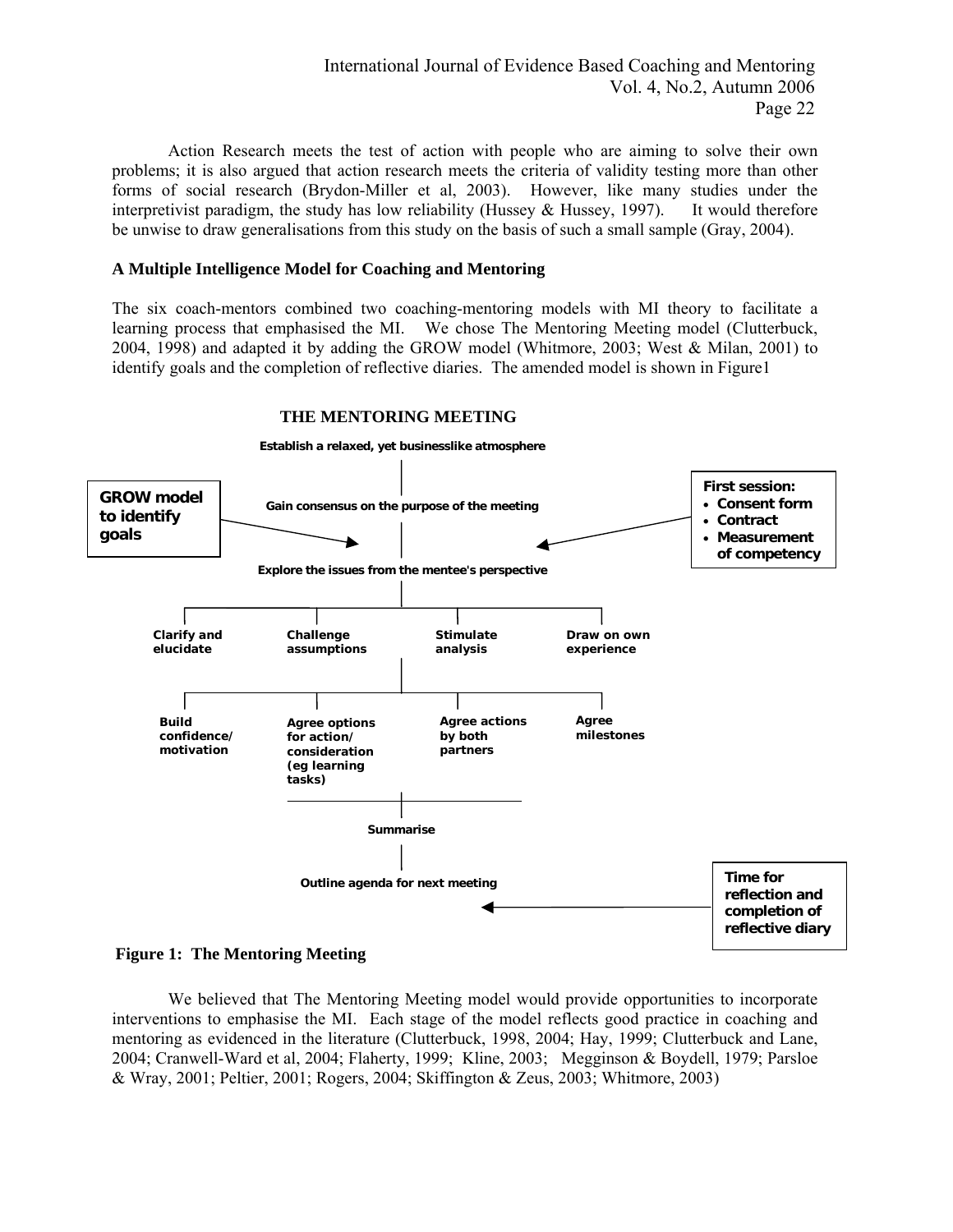We agreed that the GROW model (Table 2) is useful to use at the beginning of a coachingmentoring relationship, or when new goals need to be established. The model, designed by Alexander in 1984, is widely used by coaches and follows all the necessary steps in a problem solving process (Milan & West, 2001; Gillen, 2000).

**G**oals – performance goal **R**eality – the current situation; raising self -awareness **O**ptions – identify alternative courses of action **W**ill – identify what will need to be done and make decisions on how to proceed

# **Table 2: The GROW Model**

Completion of the reflective diary was added to the model because it formed part of the data collection exercise for the study. However, it had the added benefit of encouraging learners to reflect on the experience that they had during the coaching-mentoring sessions and helped to facilitate the cycle of learning (Kolb, 1984; Honey & Mumford, 1982, 1986).

#### **Decisions and Issues for incorporating MI Theory into a Model for Coaching and Mentoring**

In order to combine MI theory into the chosen model for coaching and mentoring, we believed that we needed to make three decisions:

- ♦ Whether or not to teach MI theory to the learners
- ♦ Whether or not to assess the profile of the learners' intelligence
- ♦ Whether or not to emphasise all of the MI in the coaching-mentoring process

#### **Decision on whether or not to teach MI theory to the learners**

We decided that we would explain MI theory to our learners at the beginning of the coachingmentoring process. There were three reasons for our decision. The first was because we believed that being aware of MI theory would help the learners when completing their reflective diaries. The learners could reflect on the experience, recognise if a particular MI helped them in their learning and thus help them to 'learn how to learn'. The second reason was because this type of reflection could provide more useful data for the study. The third reason was because we anticipated that we would need to use a range of interventions in order to emphasise the MI to help the learners to achieve their goal. The interventions would include typical interventions used in coaching and mentoring such as conversation, but could also include more experiential exercises. We wanted to ensure that our learners understood why they were engaging in such activities.

#### **Whether or not to assess the profile of the learners' intelligence**

Although Gardner (1999a) recognises that people are keen to know their profile of intelligence, he had not at that point endorsed any of the existing tests and preferred instead to use MI to help people learn and not to categorise individuals. Some tests are now available that purport to assess an individual's intelligence (Shearer, 2004; Haley, 2004; Rose & Nicholl, 2004). In an earlier pilot study (Harding, 2004) I had used one of the tests with learners. The study identified that there had been no relationship between the 'preferred' intelligence of the learner and the intelligences that had been emphasised in the coaching and mentoring process that had resulted in useful learning experiences. Consequently we agreed that we would not test the profile of intelligence of our learners.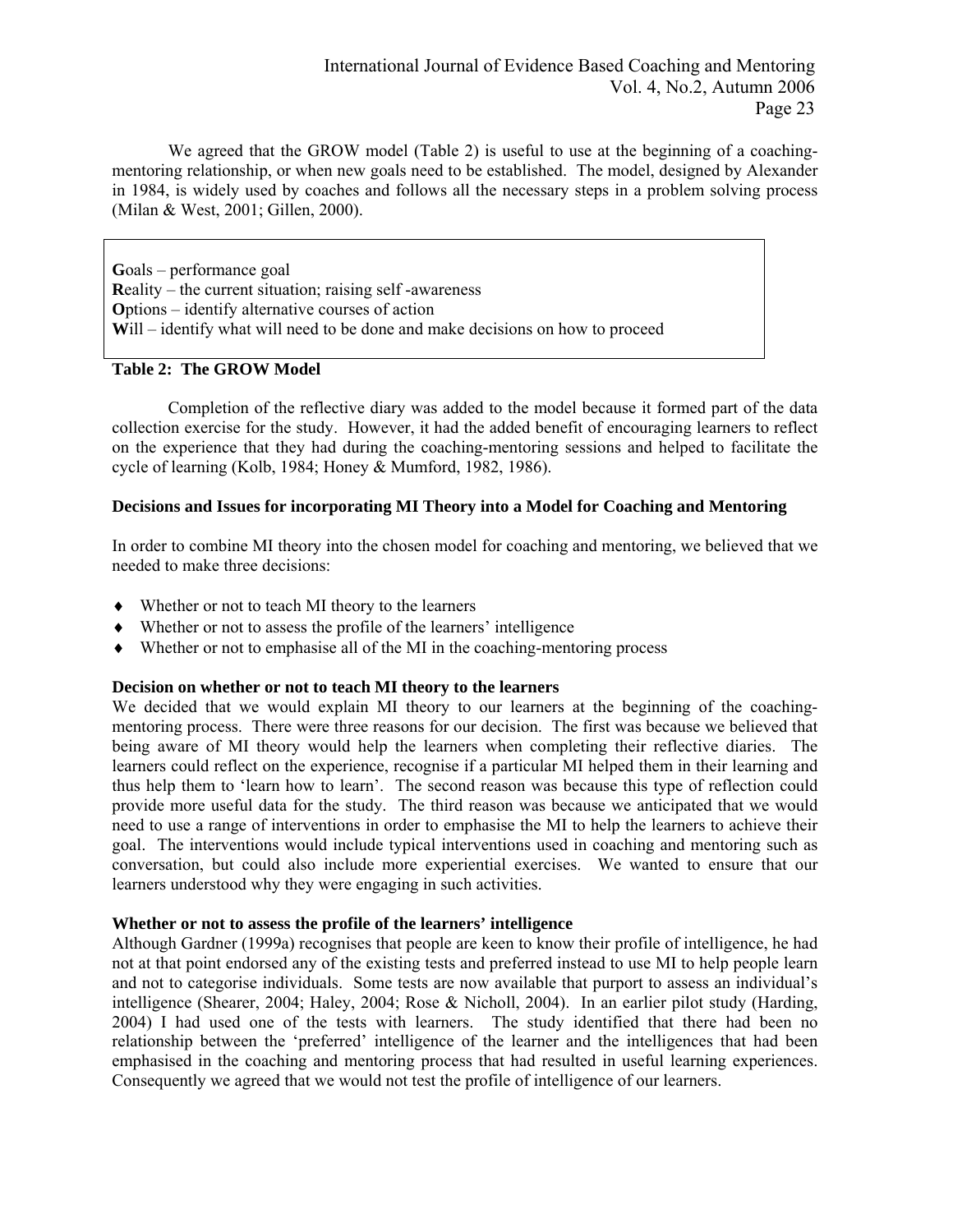The coach-mentors were therefore not constrained by any knowledge of their learner's profile of intelligence and aimed to emphasise all eight MI in the learning process. As a result the learners were encouraged to engage in a number of activities that they may not normally have engaged in. The learners had been briefed on MI theory and said when interviewed that they had approached the sessions with open and interested minds, although some of them had a personal view on which intelligence may have been their strongest. As a result there were some surprises for the coachmentors and learners about the learning experience.

 One of the learners, Jenny, explained that whilst she would describe herself as a reflective learner, as a dyslexic she found writing the reflection notes very difficult. As a result her coachmentor could have avoided emphasising the linguistic intelligence in its written form. However, as we were aiming to emphasise all the intelligences, her coach-mentor instead encouraged her to write a poem to reflect on her experiences during the journey towards her goal. Through the poem she seemed to lose the frustration of writing as she was able to concentrate much more on the structure of the poem to represent her reflections. The poem was an honest, moving and full account of her learning experience and this was an important part of the learning process for her:

*"…I'd never written a poem before…I really quite enjoyed it…The poem's quite personal but in applying some kind of logic and rhyme and fitting things in and looking at different ways of phrasing…it gave it some structure… It didn't depersonalise it but it just made it easier to put it down."* (Jenny, interview, 44, 48, 50)

Paul was not anticipating that intrapersonal reflection would be useful for him. However, through his reflective diary he identified a pattern emerging in the ways in which he was most enjoying what he was learning, which encouraged him to spend more time on intrapersonal learning:

"…*I could see that a pattern was emerging…one of the most important was spatial intelligence… This took me to a new domain… that was where I started really taking more interest between the sessions, realising…there was also much more I could achieve if I was prepared to put more time into this."* (Paul, interview, 12, 14)

This learner had been stimulated through an intervention to emphasise his linguistic and intrapersonal intelligences to recognise how putting the emphasis on a different intelligence in this learning context was helping him. This type of experience is endorsed by Kallenbach & Viens (2004) who discuss how reflecting on MI activities builds self-confidence and 'learning-to-learn' skills in adult learners. Where people engage in learning strategies that suit their preferred intelligence, they also become more motivated, engaged and competent (Dwyer, 2001; Goleman, 1996).

#### **Whether or not to emphasise all of the MI in the coaching-mentoring process**

Following our decision not to assess the profile of intelligence of our learners, we recognised that we would be unable to design the coaching-mentoring process to reflect their individual profiles. The alternative was for us to aim to emphasise all eight MI in the coaching-mentoring process. Gardner (1999a) guards against designing learning programmes to cover all MI for the sake of it as this superficial treatment of the learning experience is a waste of time and effort. Studies of using MI in education suggest that learning programmes should not necessarily be used to emphasise all of the MI, rather MI should be used to provide a suitable learning experience for the student (Kornhaber, 2004).

 Despite this we decided that we would aim to use all eight of the MI in each of our contexts. This was because we believed that it would help both coach-mentor and learner to step outside of their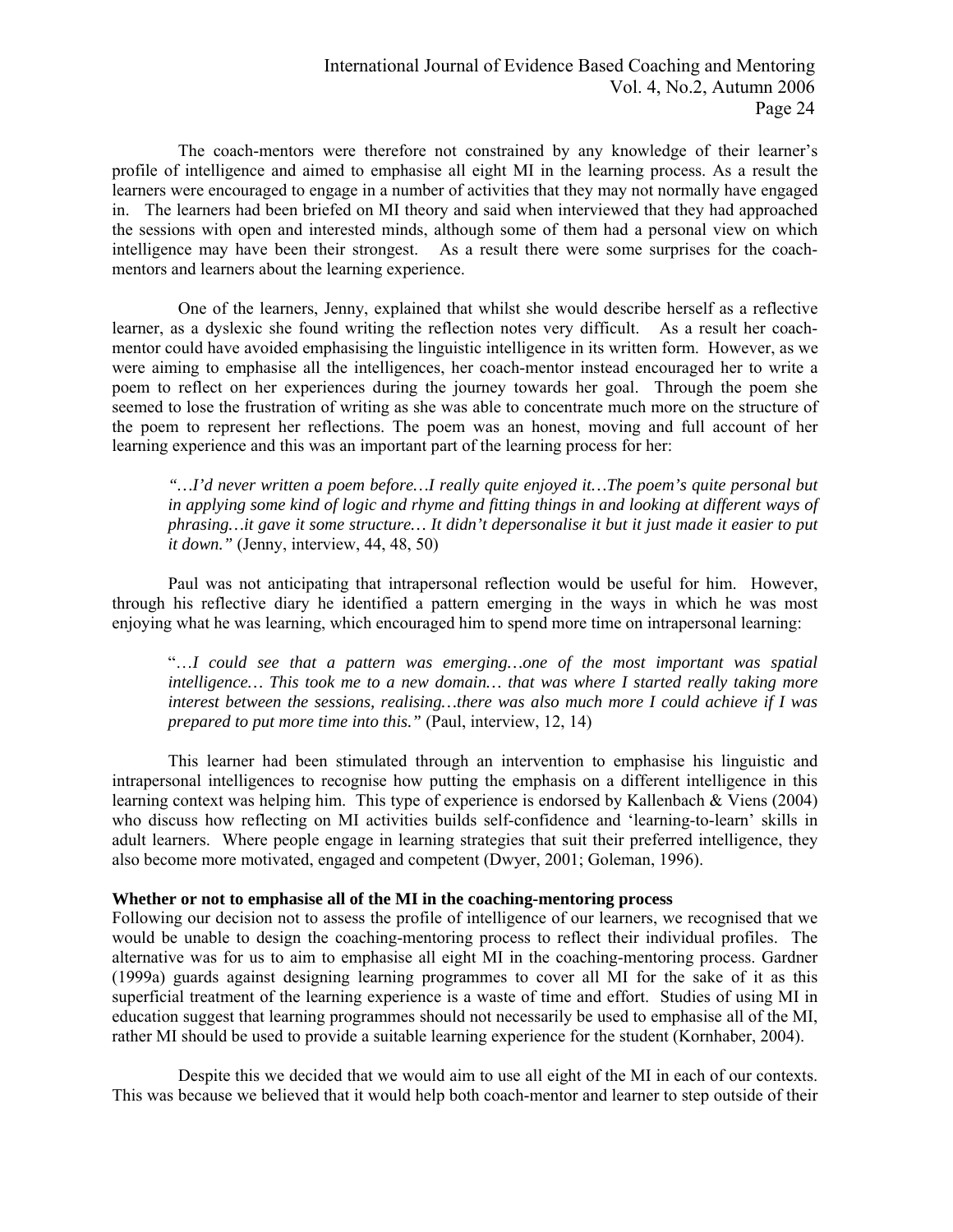comfort zones and usual ways of thinking. We also wanted to know if it would be possible to use a broad range of MI in different contexts. We anticipated that if we did not set ourselves the discipline of using all eight, we might be tempted to revert to our more traditional ways of coaching and mentoring. We were keen to know what the impact of using MI would be on the progress of the learner and on the practice of the coach-mentor and did not think that we could answer the research questions without aiming to use all eight intelligences. However, we agreed that it would not be helpful or meaningful to emphasise all of the intelligences in each session, but that by the end of the six sessions we would have worked with learners in such a way that each of the MI would have been emphasised.

 Our decision to devise interventions to emphasise the eight MI during the coachingmentoring process and our agreement that the agenda for the coaching-mentoring belonged to the learner were sometimes in conflict. Designing appropriate interventions required a certain amount of thought and planning prior to the coaching-mentoring sessions. However, because the agenda belonged to the learner, this meant that sometimes the learner wanted to cover new ground at the next session. Another dilemma was if a learner failed to respond to an intervention, or if an intervention raised new issues. This led the coach-mentors to believe that they needed a 'tool-box' of interventions that they could draw from at any moment during the coaching-mentoring process. This was probably one of the most significant differences in incorporating MI in coaching and mentoring compared to the educational model. In the educational model a curriculum and lesson plan would have been decided and students would have the flexibility, freedom and anonymity that a classroom full of different learners with different profiles of intelligence affords. However, in the coachingmentoring process if the learner wanted to change the agenda or was not comfortable with an intervention there would be considerable pressure on the coach-mentor to respond with a change of intervention or for the learner to engage with the intervention. This issue prompted significant discussion at the action learning sets and the challenge was recognised by all six coach-mentors in their reflective diaries.

# **A comparison between our approach and the Entry Points framework and Compass Point practices**

When the study was complete, comparisons were drawn between the ways in which we had incorporated MI into a model for coaching and mentoring and the ways in which we had conducted the study with two existing frameworks for using MI in education: the Entry Points Framework, Gardner's recommended route for designing educational curriculum to incorporate the MI (Gardner, 1999b), and Compass Point practices, the practices adopted by over 40 Schools that associate MI theory with benefits for students (Kornhaber et al, 2004) . The comparison between our approach and the Entry Points framework can be seen in Table 3. The comparison between our approach and the Compass Point practices can be seen in Table 4.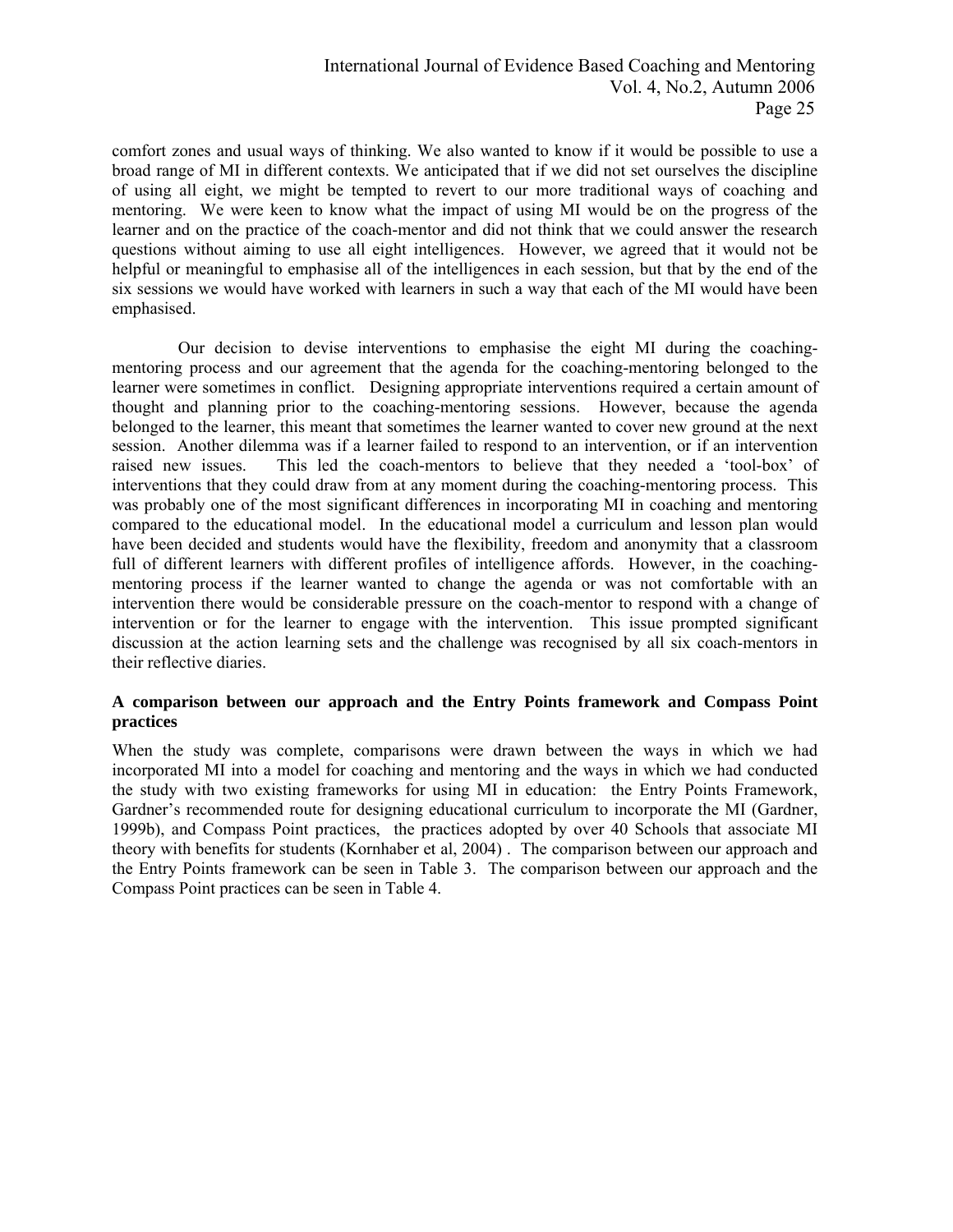| <b>Entry Points Framework</b><br>(Gardner, 1999b, p. 186-199;                                                                                       | <b>Our Approach</b>                                                                                                                                                                                                                                                                                                          |
|-----------------------------------------------------------------------------------------------------------------------------------------------------|------------------------------------------------------------------------------------------------------------------------------------------------------------------------------------------------------------------------------------------------------------------------------------------------------------------------------|
| Kornhaber et al 2004, p.8-9)                                                                                                                        |                                                                                                                                                                                                                                                                                                                              |
| Narrative. The use of stories, dramatic narrative,<br>mime and cinema to emphasise the linguistic,<br>interpersonal and intrapersonal intelligences | We utilised the 'consensus on purpose'<br>and<br>'exploring issue from the learner's perspective'<br>stages of the mentoring meeting model and GROW<br>model to encourage the learner to tell their own<br>story                                                                                                             |
| Logical-quantitative. Numerical aspects of a<br>topic and/or logical, deductive reasoning,<br>relationships and implications                        | We utilised the 'measurement of competency'<br>exercise to encourage the learner to rate their<br>competence against their own list of criteria to help<br>them to plan a logical route to achieving their goal                                                                                                              |
| Engaging<br>artistic elements<br>Aesthetic.<br><sub>or</sub><br>representations of a topic or sensory features<br>associated with a topic           | We had examples of using visualisation, mind-<br>maps, bodily-kinaesthetic activities and music to<br>engage some aesthetic and sensory elements                                                                                                                                                                             |
| Experiential 'hands-on'. Engaging in practical<br>exercises/activities                                                                              | The<br>discipline<br>bodily-<br>of emphasising<br>the<br>spatial, musical and<br>kinaesthetic,<br>naturalist<br>intelligences encouraged us to use experiential<br>interventions in the coaching-mentoring process                                                                                                           |
| Working with others to learn<br>Interpersonal.<br>about a topic                                                                                     | The foundations of coaching and mentoring are<br>working with another person to learn and develop.<br>These were engaged when setting the right<br>atmosphere at the start of the session and also<br>through the 'clarifying and elucidating' stages and<br>drawing on the experience of the coach-mentor                   |
| Existential/foundational.<br>Fundamental,<br>philosophical questions about the nature of the<br>topic, why it exists and/or its meaning or purpose  | The opportunity to engage at this level was created<br>through the narrative section where the learner was<br>encouraged to tell their own story and the coach-<br>mentor helped them to explore their story to aid the<br>goal-setting process. Also in the 'challenging<br>assumptions' and 'stimulating analysis' stages. |

**Table 3: A comparison between our approach and the Entry Points framework** 

# **A recommended model for using MI as a learning intervention in coaching and mentoring**

The adapted Mentoring Meeting model (Figure 1) provided a functional framework within which we were able to emphasise the MI in coaching and mentoring sessions. Emphasising a range of MI provided some interesting learning moments for some learners, but there was a tension between the coach-mentor's need to plan for the coaching-mentoring sessions and the agreement that the agenda belonged to the learner. As a result coach-mentors recommended the need for a 'toolbox' of interventions. Thus a comparison between our model and the way in which we conducted the study was made against the Entry Points and Compass Points frameworks. The result is a new recommended model for using MI as a learning intervention in coaching and mentoring and is shown in Figure 2.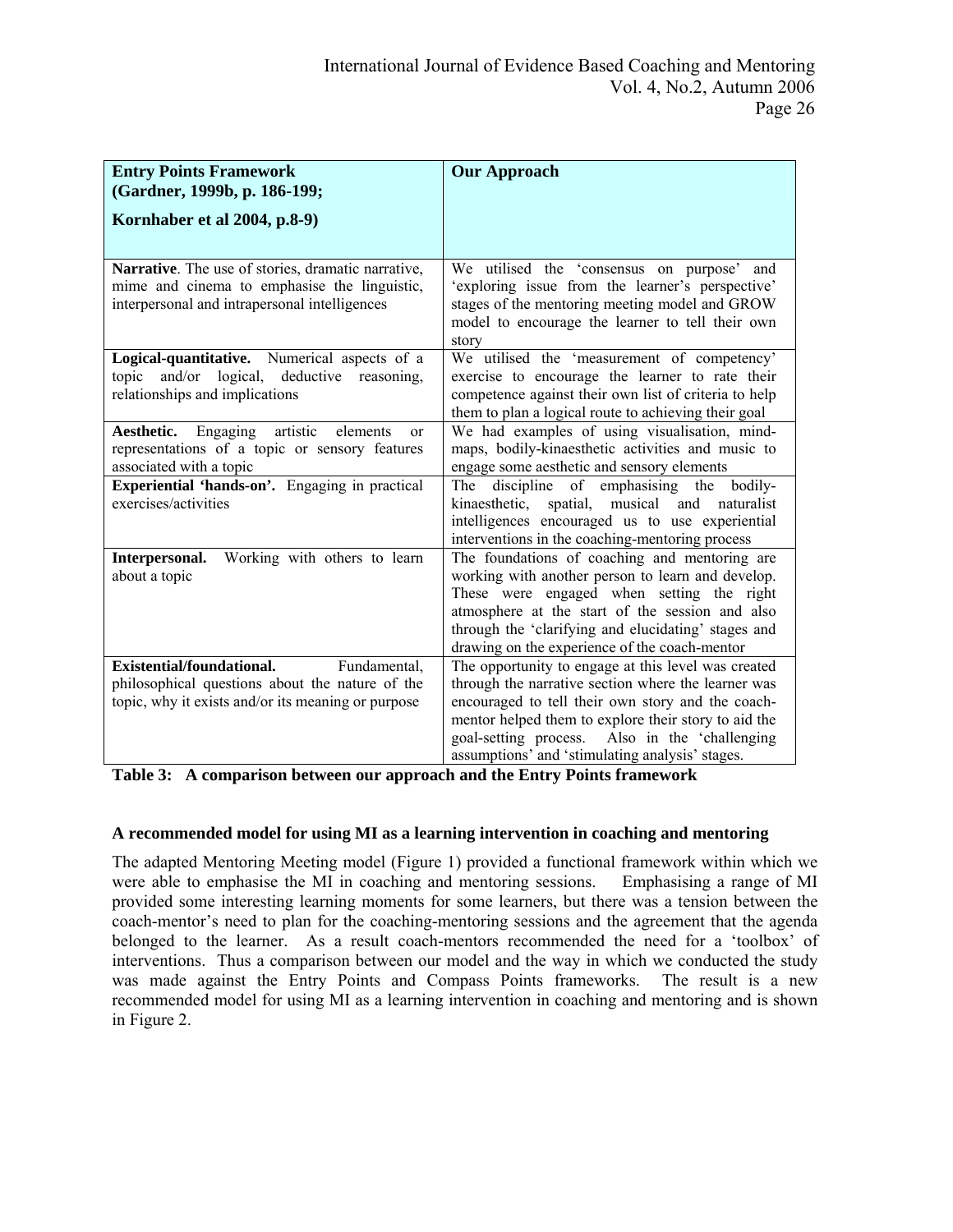| <b>Compass Points</b>                                                                                                                                                                                                                                                                                                             | <b>Our Approach</b>                                                                                                                                                                                                                                                                                                                                                                                                                                                                                           |
|-----------------------------------------------------------------------------------------------------------------------------------------------------------------------------------------------------------------------------------------------------------------------------------------------------------------------------------|---------------------------------------------------------------------------------------------------------------------------------------------------------------------------------------------------------------------------------------------------------------------------------------------------------------------------------------------------------------------------------------------------------------------------------------------------------------------------------------------------------------|
| (Kornhaber et al 2004, p.17-29)                                                                                                                                                                                                                                                                                                   |                                                                                                                                                                                                                                                                                                                                                                                                                                                                                                               |
| Values, beliefs and attitudes that<br>Culture.<br>include: a belief in children's strength and<br>potential; advocacy of care and respect; a belief<br>that learning is exciting; educators work hard                                                                                                                             | The coach-mentors involved in the project were<br>already working in supportive and developmental<br>relationships and were sympathetic to these values,<br>beliefs and attitudes.<br>They were prepared (and did)<br>work hard and were motivated by the MI, which made<br>the process more exciting for them                                                                                                                                                                                                |
| Readiness: preparing people to work with MI<br>and other new ideas.<br>The timing of the<br>introduction of the theory. Building awareness of<br>different types of learners. Apply MI at a rate<br>that feels sensible                                                                                                           | The coach-mentors were already familiar with some<br>learning style theories. The parameters of the study<br>meant that we needed to apply MI throughout the<br>study, but each coach-mentor decided when and what<br>was appropriate for their learner. We recognised the<br>need for a flexible approach and the need to know<br>when to use or change an intervention                                                                                                                                      |
| Tool: MI is used as a means to foster high<br>quality work. Using MI as a means of helping<br>students acquire knowledge and skills rather than<br>adapting learning experience to meet the theory.<br>Deciding whether to teach MI theory explicitly to<br>the students                                                          | We told our learners about MI theory and because of<br>the nature of the study we aimed to emphasise all eight<br>Some of them used this<br>MI during the process.<br>knowledge to help them to 'learn how to learn.' This<br>was a good discipline for the development of our<br>practice as coach-mentors as well as for the learners.<br>However, we recognised the danger of using<br>interventions to emphasise the MI for the sake of it and<br>the need for responsiveness and flexibility in approach |
| informal<br><b>Collaboration:</b><br>formal<br>and<br>exchanges. Because educators have their own<br>profiles of strengths, but are expected to create<br>learning environments that serve a wide range of<br>students,<br>formal and informal<br>exchanges<br>encourage dialogue in which educators can learn<br>from each other | The coach-mentors collaborated formally through the<br>action learning sets. However, informal exchanges<br>also existed outside of the sets when a particular issue<br>arose for a coach-mentor                                                                                                                                                                                                                                                                                                              |
| <b>Choice:</b><br>curriculum<br>meaningful<br>and<br>assessment options.<br>Providing meaningful<br>choices for learning and for demonstrating<br>knowledge that are of interest to the individual<br>and to society as a whole. Choices are guided or<br>controlled to build confidence in other areas                           | This was an area that was more developed by the end<br>of the study than it was at the beginning. Throughout<br>the study the discipline of designing interventions to<br>emphasise different MI increased the choice of ways to<br>learn. The development of the 'toolbox' will provide<br>the coach-mentors with an opportunity to extend the<br>choice to future learners                                                                                                                                  |
| Arts: A significant role in the school. The use<br>of the arts, particularly those which emphasise<br>musical and spatial intelligence, which are<br>fundamental ways of solving problems                                                                                                                                         | There were examples of all of the coach-mentors using<br>interventions that emphasised the spatial intelligence<br>and five emphasised the musical intelligence in their<br>contexts                                                                                                                                                                                                                                                                                                                          |

**Table 4: A comparison between our approach and the Compass Point practices**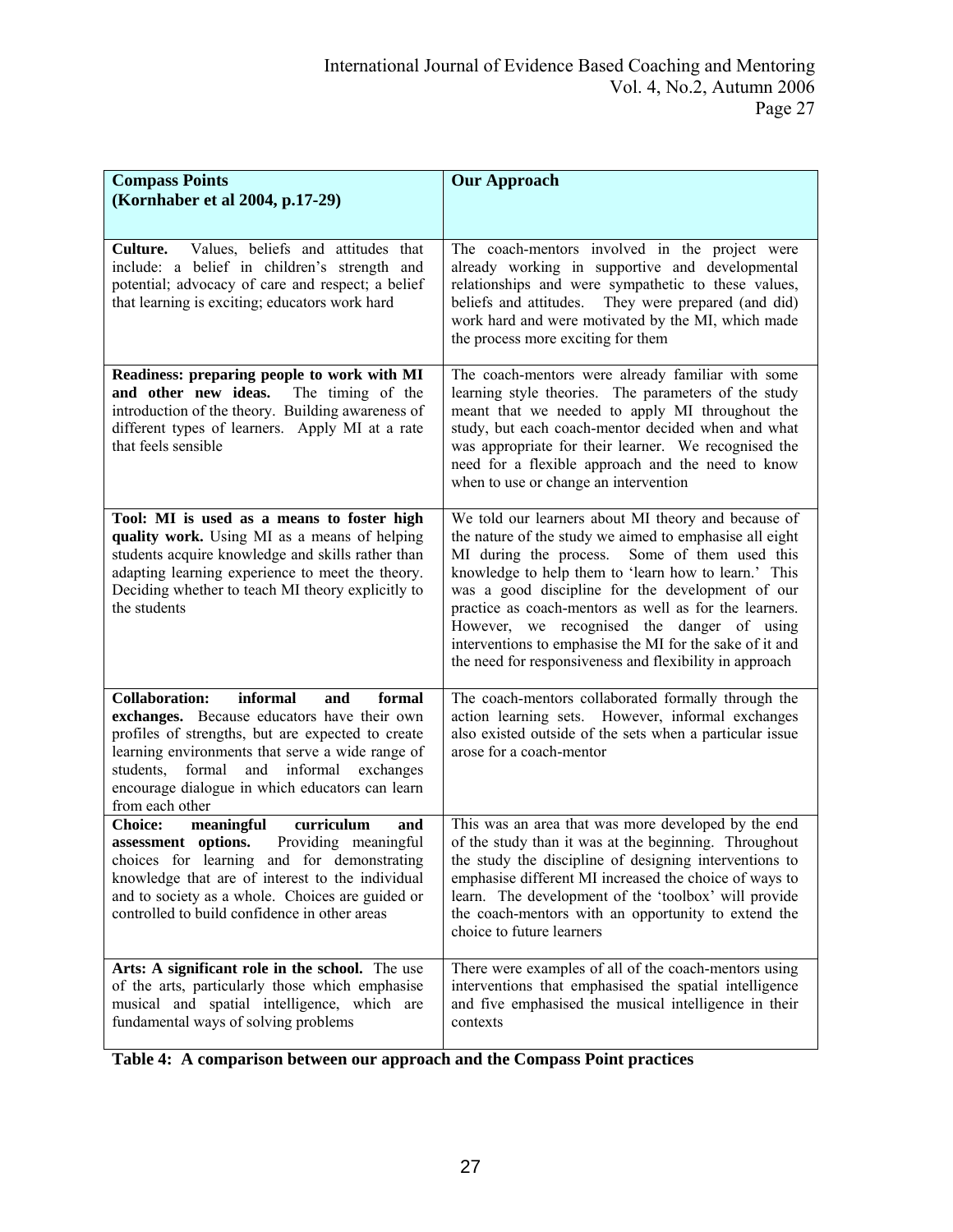

# **A Multiple Intelligence Model for Coaching and Mentoring**

**Key:** black text: New Model; red text: Entry Points; green text: Compass Points; blue text: Mentoring Meeting and GROW models; purple text: study design

## **Figure 2 A Model for Coaching and Mentoring**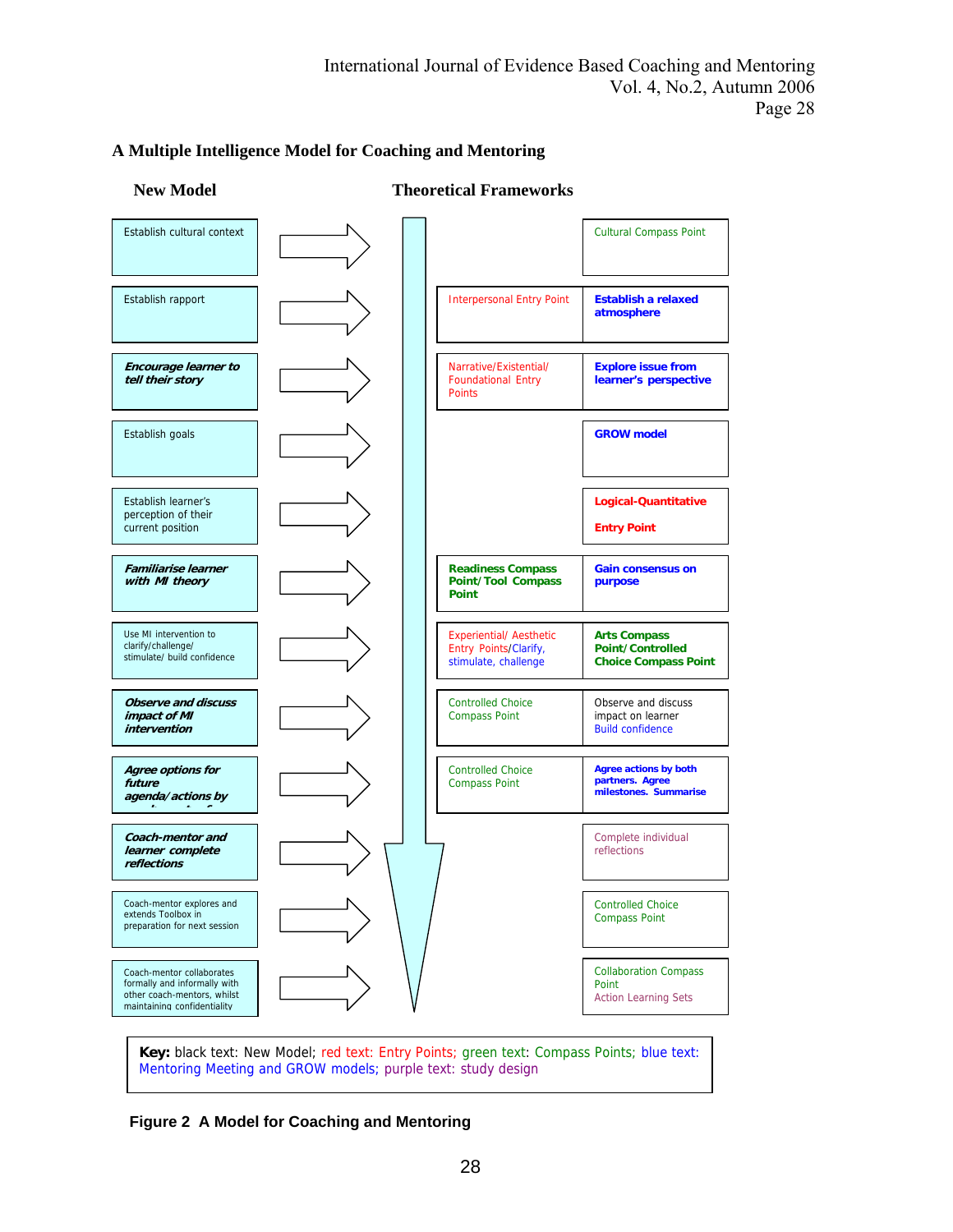## **A Multiple Intelligence Toolbox for Coaching and Mentoring**

One of the biggest challenges facing us as coach-mentors was how to devise interventions to emphasise the MI that would be appropriate for the context in which we were working and that would help our learners to achieve their goals. We each acknowledged in our reflective diaries and at the action learning sets how necessary it was to forward plan the interventions to be used in the coachingmentoring sessions to emphasise the MI. Two of the coach-mentors experienced situations where their learners were uncomfortable with an intervention. They needed to be able to respond, either with a different intervention that would achieve the same aim, or to change direction in the coachingmentoring session. This ability to be 'in the moment' with the learner and to be able to respond appropriately is a critical requirement in coaching (Skiffington & Zeus, 2003). However the coachmentors said that they were also conscious that the study was about emphasising the MI and were keen to ensure that the way in which they responded was true to the spirit of the study. This prompted us to explore at the action learning sets how we could respond in such situations and whether or not it was possible to deal with a difficult situation whilst respecting our decisions to use MI interventions. We came to the conclusion that not only would it be helpful to have a 'toolbox' of interventions to call upon in a coaching-mentoring session, but that interventions fell into two categories. The first category were the interventions that we were already familiar with using in coaching and mentoring, such as conversation, asking questions, logical thinking and reflection that emphasised the interpersonal, linguistic, logical-mathematical, and intrapersonal intelligences. The second category involved interventions that in some ways we were not so familiar with that encouraged a more experiential approach to the learning experience and involved the bodily-kinaesthetic, musical, spatial and naturalist intelligences.

In order to give some indication of the ways in which each of the MI were emphasised, the following sections will outline some of the interventions used.

## **Setting the 'cultural context'**

The data indicated that it was important that the coaching-mentoring sessions were set in an appropriate 'cultural context'. Creating an environment conducive to learning and achievement is important in educational contexts (Daines et al, 2000). In coaching-mentoring literature the importance of setting up the relationship between the coach-mentor and learner is often discussed, but the environment is not. However, relationships are shaped by the environment in which they are set (Cox, 2003, p.9). The learners and coach mentors all believed that it was important to create the right environment and the evidence suggests that location and music helped to create an appropriate atmosphere.

*"During this session we explored some deep issues…I thought it would be useful to change environments for a more informal feel."* (Joe, reflective diary, 6)

*"During the session we played background music…[it] took me out of my normal work mode. When the music stopped…the room felt empty, cold and less relaxing." (Sophie, reflective diary, 9)* 

#### **Interpersonal Intelligence**

This intelligence indicates a person's capacity to understand the goals and motivations of others and to use the information pragmatically to influence, persuade or counsel individuals towards a purpose (Gardner, 1999a; Armstrong, 2003). The relationship between coach-mentor and learner is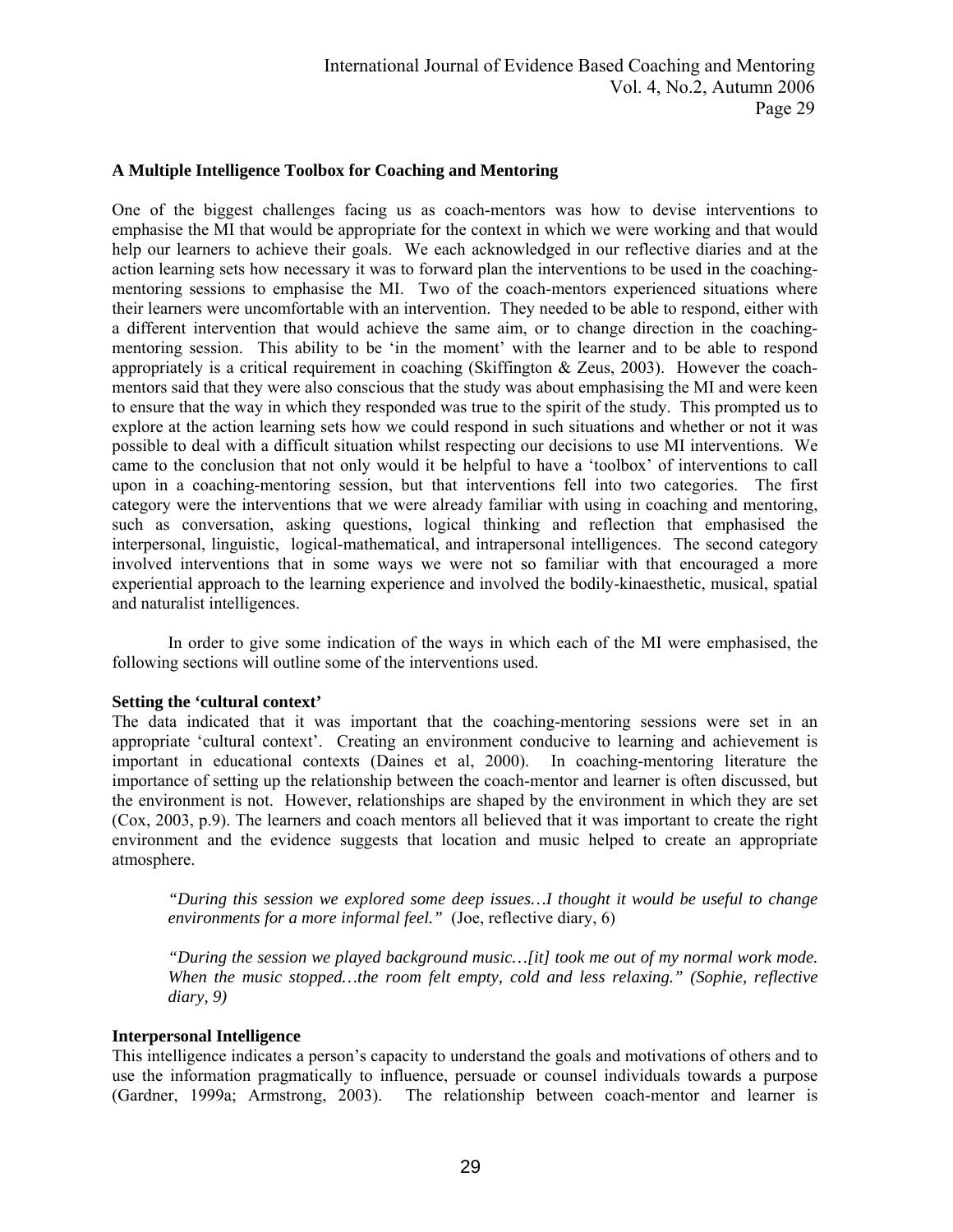fundamental to the success of the process (Skiffington & Zeus, 2003; Flaherty, 1999; Landsberg, 1996). The coach-mentors and learners were particularly conscious of the importance of establishing an appropriate level of trust because the coach-mentors knew that they themselves would be taking some risks and the learners knew that they would be engaging in some new activities in order to emphasise the MI. One of the learners said:

*"Because you've got to really trust the person that you're sitting down with and be quite open… I couldn't have gone down the path that I went down if I hadn't trusted [my coachmentor]."* (Jenny, interview, 12,16)

## **Logical-Mathematical Intelligence**

The logical-mathematical intelligence was emphasised at the beginning of the coaching-mentoring relationships when the learners completed the measurement of competency exercise described in the methodology section. Used as an Entry Point to a subject the logical intelligence can be one of the fundamental levers in mind changing (Gardner, 2004a). One of the coach-mentors reminded us that whilst this was one of the traditionally perceived intelligences, it was as important and useful as the others and we should not dismiss it in favour of more exciting MI interventions:

*"Occasionally I found use for the logical-mathematical MI and every time I used this intelligence I found that it had the 'Oh that's why' factor and the light bulb switched on."* (Abbie, reflective diary, 58 and discussed at the third action learning set)

#### **Intrapersonal Intelligence**

The intrapersonal intelligence was emphasised through the reflective diaries. Emphasising intrapersonal intelligence is integral to the MI inspired learning and teaching (Hoerr, 2004). Not everyone is comfortable writing a reflective diary and alternatives such as writing a story or poem or drawing a picture could be used to encourage those who prefer to reflect in other ways (Moon, 2002). Whilst we agreed that we would use reflective diaries in this study in order that there would be comparable forms of data, Jenny found that writing a poem was a more powerful form of reflection for her than writing a diary.

The reflection process was also useful to the coach-mentors as it helped us to acknowledge what we had learned about our learners following an intervention, to help us in planning future sessions. Reflection on MI inspired learning programmes has been a useful feature in some of the educational environments where MI has been successfully implemented. Viens & Kallenbach (2004) report on the use of 'MI Reflections' by teachers on adult literacy programmes and how this provides an 'MI lens' through which they can recognise the strengths and interests of their students.

## **Linguistic Intelligence**

The linguistic intelligence was emphasised in a number of ways; the most obvious and naturally occurring way was in the course of conversation between coach-mentor and learner. Gardner (1999a) recognises the linguistic intelligence as the capacity to use language to achieve goals, whilst Flaherty (1999) discusses how fundamental change can be achieved through the conversation between the coach-mentor and client. The use of language has also been shown to be helpful in facilitating change as demonstrated by Lyddon et al (2001) in their study into the use of metaphorical language in counselling relationships. However, the coach-mentors recognised that whilst it was easy to have a conversation with a learner and that this might be a cathartic experience for them, on its own this would not lead to the achievement of their goals. One of the coach-mentors said: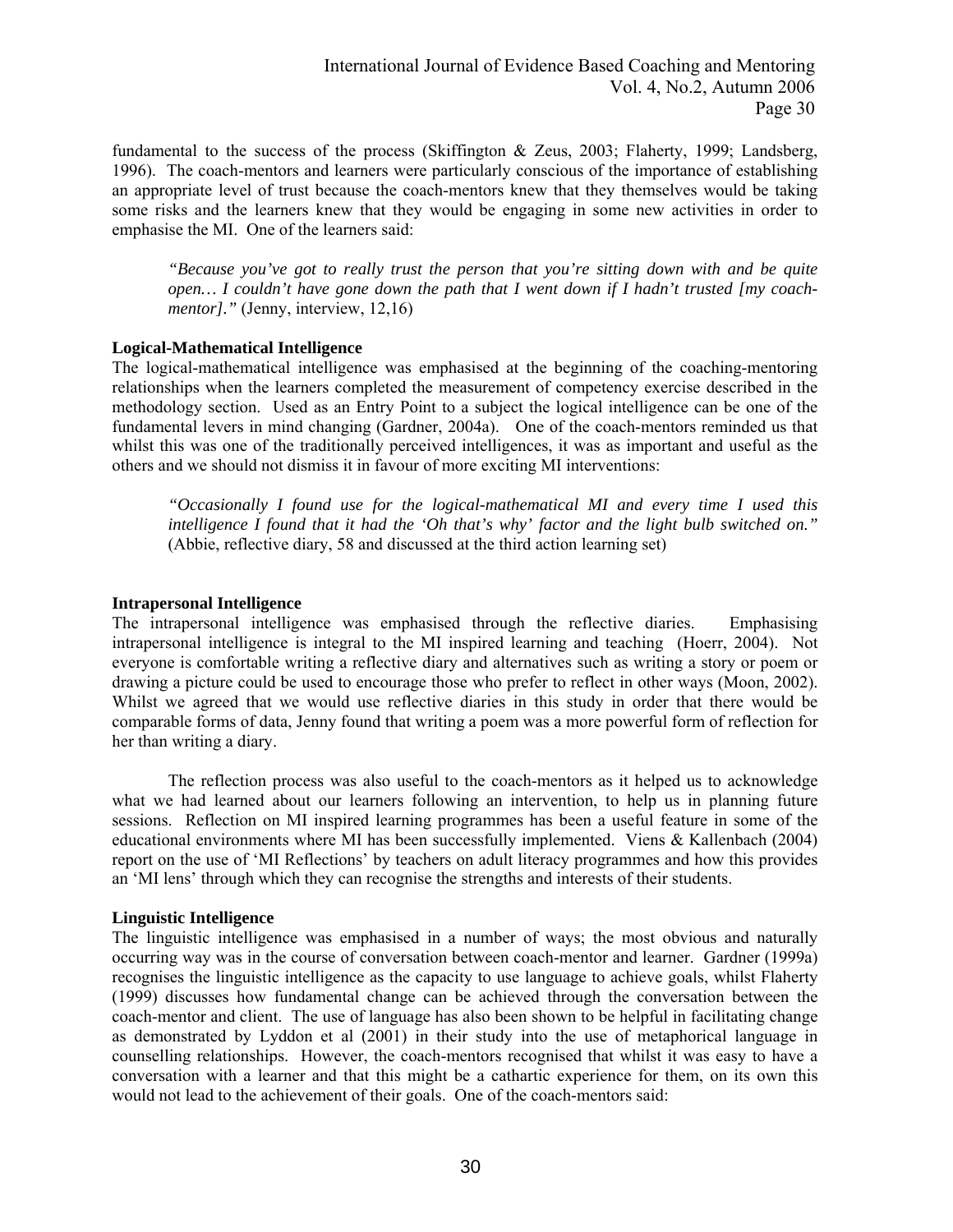*"I think the MI helped structure the process and give a focus…Even though we did talk a lot, when we actually did something [the learner] felt it was more productive…[the learner] got more out of it."* (Karen, action learning set 3, 35, 110, 279)

## **Bodily-Kinaesthetic Intelligence**

Gardner (1999a) says that bodily-kinaesthetic intelligence entails the potential of using the body or parts of the body to solve problems or make something. For the coaching-mentoring pair working with the goal relating to swimming confidence it was natural for them to engage in swimming activities in a pool. Four of us believed that using bodily-kinaesthetic interventions would help our learners to increase their confidence. I already knew that my learner could present effectively and had received good feedback on a presentation. However, she said to me:

*"It doesn't matter that other people say I've done a good job of the presentation, it is how I feel inside that matters, and I don't think I have done well."* (Rachel, first coachingmentoring session)

I believed that part of the issue was that she did not know how good she was and aimed to use interventions to raise her self-awareness in her ability. I introduced a number of interventions that included:

- ♦ Observation in front of a mirror and using body posture to enhance vocal projection;
- ♦ Encouraging her to tape record the rehearsal of a presentation in time with music to change the pace and pause of their presentation;
- ♦ Using a video camera to record giving a mock presentation so that she could observe her body language, posture and vocal projection and identify ways in which she could improve or things that she liked.

Rachel confirmed the value of this MI activity:

*"I was nervous to begin with – hearing my voice and watching myself felt unnatural to begin*  with...I began to realise that I didn't look or sound as bad as I thought, I felt much calmer, *and more confident. After seeing myself improve on video…I know that I can do it."* (Rachel, reflective diary, 6, 22)

Sophie's coach-mentor encouraged her to use the 'Disney Strategy' (O'Connor & Seymour, 1994) to explore issues relating to her goal from the perspective of a dreamer, a realist and a critic. She was asked to move to different parts of the room for each of the three stages:

*"…we moved around the room and it was helpful because it made you think from a different perspective…actually moving physically helped to refocus."* (Sophie, I, 58)

Another coach-mentor used video analysis to reflect on the learner's performance in a real-life situation where she was coaching a cricket team. The learner was encouraged by her coach-mentor to use a number of breathing techniques to help her and she was able to observe the difference that this made on the video: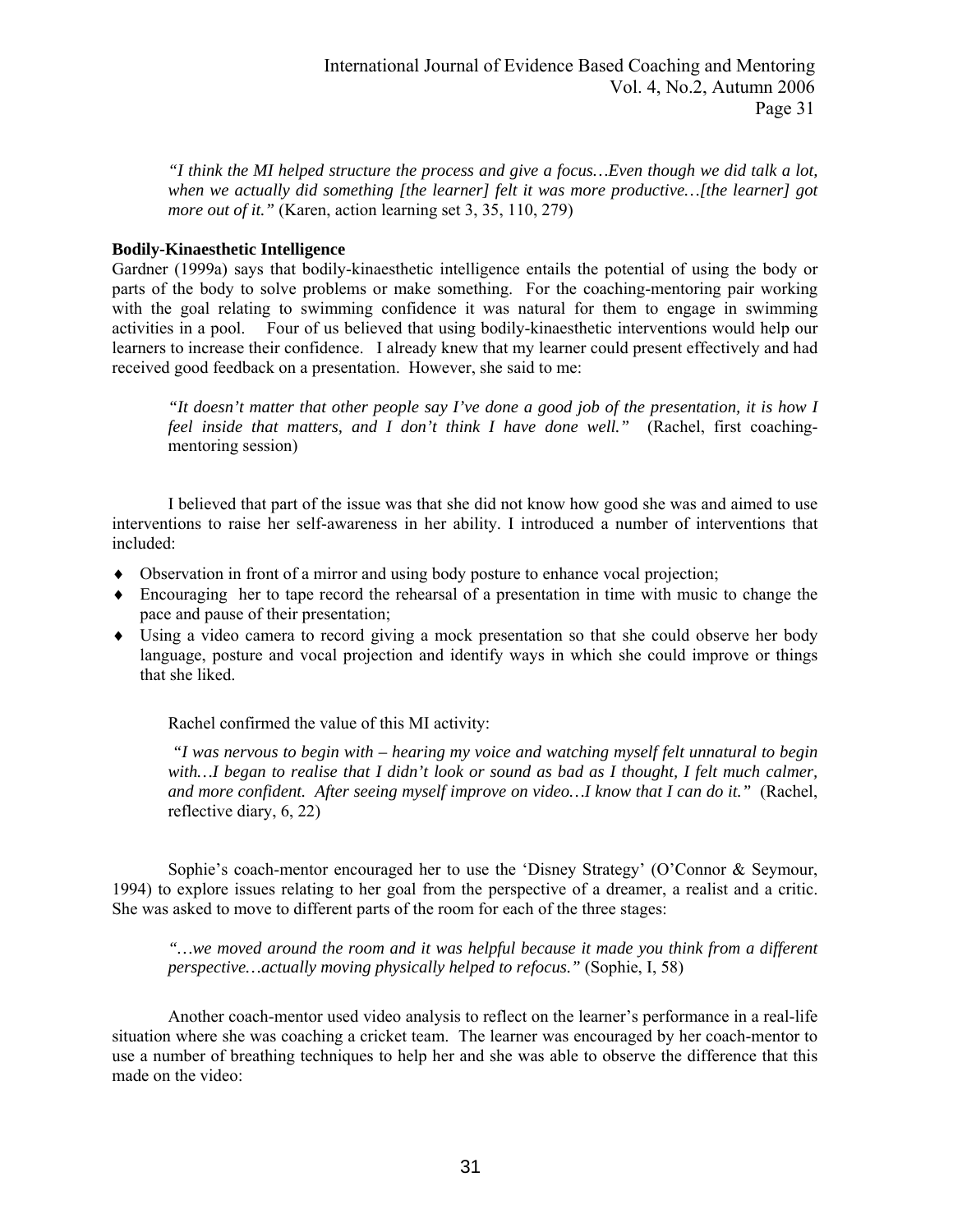*"I've learned to speak more clearly, so I do that in my coaching now… I did that through the breathing technique, so I use that before I coach … [I'm] definitely getting better with the group."* (Samantha, interview, 227, 229)

It appeared that emphasising bodily-kinaesthetic intelligence helped to connect both the mind and body in the coaching-mentoring process and for these learners it helped them to progress towards their goal. Encouraging the learners to engage with an experience helped them to benefit from the 'empowerment' that can be gained through experiential learning (Moon, 2004). Marsh (1990) suggests that this is because these kinds of experiential approaches can help to raise self-awareness and Cockerill (1995) agrees saying that using physical activity can develop self-esteem.

However, it was important not to become so inspired by the 'excitement' of using these approaches that the sessions lost control. Whilst the bodily-kinaesthetic approach worked for some of the learners, two of the learners urged caution. Although one of them wanted to be 'hands-on' during the sessions, they recognised that the practical exercises meant that sometimes the control of the session was lost:

*"I kept ahead of [my coach-mentor] as things happened. Excitement led to my brain careering off in all directions – so there was no flow to the session.*" (Paul, reflective diary, 9, 10)

His coach-mentor agreed:

*"[The session was] slightly out of control…I had to react and re-plan the session…[I need to] be wary of the tasks set."* (Sally, reflective diary, 23, 25)

This reminded us that whilst using MI interventions to emphasise bodily-kinaesthetic intelligence can be useful in coaching-mentoring, the coach-mentor needs to be able to retain control of the process.

## **Musical Intelligence**

I have already discussed how music was used by some of the coach-mentors to create a relaxed atmosphere for the coaching-mentoring sessions. However, Gardner (1999a) suggests that emphasising the musical intelligence is achieved through using the construction of a piece of music to aid learning. One of the coach-mentors and I used music to encourage our learners to explore pace and pause to encourage them to breathe more frequently when public speaking. We thought that slowing down to the pace of the music and breathing more frequently would help their nerves. We used the same piece of classical music, which had a different effect on our learners. One of the learners said:

*"I used music to help me slow my speed down…the music made me feel calmer…Using music seemed to be a major breakthrough – I immediately felt calmer and was able to speak slowly and confidently in time. I was able to use the memory of how I felt with the music later on when I practised without it."* (Rachel, reflective diary, 5,6,7)

Whilst Rachel already knew and appreciated this piece of music, Samantha did not respond in the same way:

*"It was supposed to slow my talking down but I found it quite hard and slightly offputting…There were moments of laughter and I felt a bit silly. I think it did slow me down but I kept losing my words…I think it was just the fact that it was classical music and I was*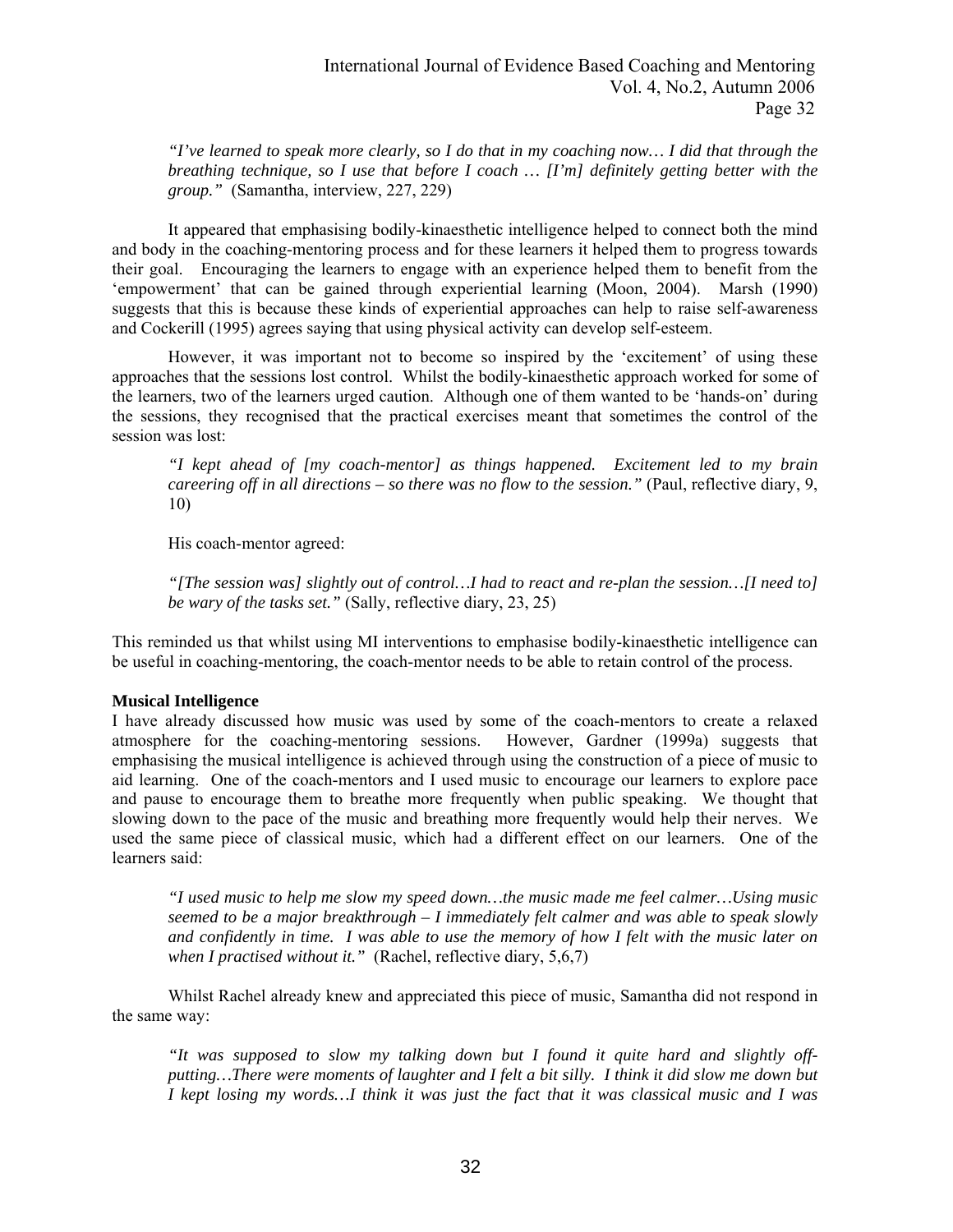*[teasing my coach-mentor] so I wasn't being very sensible."* (Samantha, reflective diary, 5, and interview, 100, 154)

This experience was a reminder that, whilst music can be beneficial in the learning process and using it in certain ways can either relax the learner or help to emphasise their musical intelligence, we should be cautious in our choice of music. Music affects feelings and feelings affect learning and the right music can have a beneficial effect on the learning process. However, there is no recommended music to use in the learning process. The music is only 'right' if it contributes to the 'relaxation, alertness, openness and optimal learning' for the learner (Meier, 2000, p. 118).

## **Spatial Intelligence**

The coach-mentors used practical interventions to emphasise the spatial intelligence. Gardner (1999a) says that spatial intelligence is the potential to recognise and manipulate the patterns in spaces. He draws a distinction between spatial intelligence and visual perception, as a blind person can also have spatial intelligence through the tactile modality, which parallels the visual modality in a seeing person. In addition to using video to review what the learners had achieved through emphasising their bodilykinaesthetic intelligence we emphasised the spatial intelligence in three more ways: through visualisation, the use of patterns in space and through visual interpretation.

The pattern in space approach was used by the coach-mentor and the learner working in the swimming context, in combination with the bodily-kinaesthetic intelligence. This helped the learner to 'stand outside' of herself and appreciate the impact of parts of their body on the stroke she was learning:

*"[We used it as] a technique to enable my learner to see and feel what their arms and legs should be doing."* (Abbie, reflective diary, 60)

I used it with my learner, again in combination with the bodily-kinaesthetic intelligence, to rearrange the room and practice presenting in the environment that they had created in preparation for their presentation. This was intended to help her feel that she 'owned' the space in which she was working and so feel more confident when presenting:

*"…we looked at the room and use of space and used a theatre metaphor. [The learner] liked moving the room [to create the layout most suitable for their presentation and rehearsing within the space.]"* (Colleen, reflective diary, 9)

The visual perception approach was used by one of the coach-mentors to assist in the goalsetting and planning stage. The learner built a visual interpretation of her goal by using mind-mapping software:

*"Mind Manager is a very useful tool. By emptying my mind on paper my ideas began to take shape and make sense. …I will use the Mind Manager tool to brainstorm other ideas and projects … it was all there and it was all in my head… I like the idea of the visual map building in front of you, that's something that I interact well with…and makes sense to me."* (Sophie, interview, 62, 100)

Caviglioni et al (2002) suggest that the benefit of using these kinds of approaches in learning is that it enables thoughts, which are usually invisible, to become visible. The mind-map approach had advantages for the coach-mentor because the exposure of the learner's thoughts in the exercise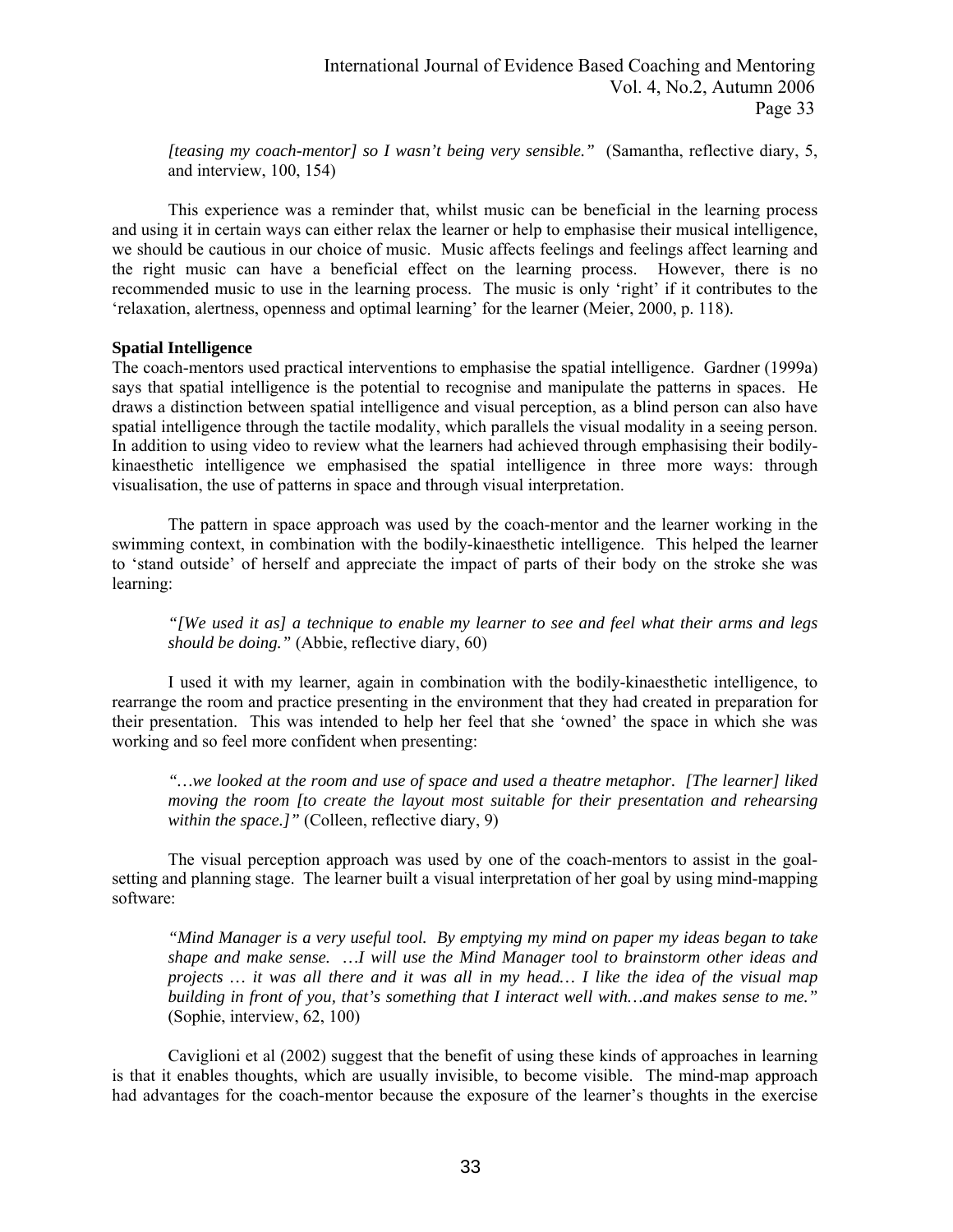helped them to better understand what the learner was thinking. The earlier examples of swimming and the theatre metaphor gave the learners the opportunity to use space to express themselves and help to represent their thoughts in tangible, spatial forms (Gardner, 2004a).

## **Naturalist Intelligence**

For some of the coach-mentors the naturalist intelligence was the most difficult to emphasise in their contexts. In fact two did not use this intelligence. The naturalist intelligence helps people to recognise flora and fauna (Gardner, 1999a) and the contexts in the study did not lend themselves to these activities. Kornhaber et al (2004) say that solving problems by using the natural world also emphasises the naturalist intelligence. Some of us therefore aimed to make some connections between the natural world and the goals of our learners.

Whilst coaching her learner in PowerPoint, Sally encouraged him to design a PowerPoint presentation about the natural world. Paul chose to design a presentation that he could use with his students on turtles. During the interview I asked Paul about the relationship between this choice of subject and the achievement of his goal of creating an effective PowerPoint presentation. His response was:

*"[Another subject] would not have been nearly as exciting and interesting [as turtles]. I don't think as a result it would have captured my imagination as much as what I did produce has done and therefore I don't think I would have put the time and effort in between the sessions."* (Paul, interview, 32)

Some of the coach-mentors encouraged their learners to use metaphors from the natural world, in anticipation that this would provide a new perspective on the learning experience. For example, one of the learners was encouraged to use a natural metaphor to think creatively about the structure of a presentation. She chose the seaside as her metaphor and identified a number of words that were associated with the sea. She then applied those words to the structure of the presentation to ascertain if there were any changes that she could make. Whilst initially sceptical, this encouraged her to think creatively about their goal:

*"I was sceptical to begin with – but exploring the words threw up some interesting ideas that I am going to apply to my presentation…By opening my mind to new techniques I become more creative…I will use the naturalist technique in the future for other situations [as] it really helped me recognise ideas I wouldn't have thought of before."* (Rachel, reflective diary, 14, 15, 16)

## **A Multiple Intelligence Toolbox for Coaching and Mentoring**

During this study we aimed to use MI interventions to help our learners to achieve their goals. The learners and coach-mentors believed it was important to create the right environment in which to work and location and music helped to create an appropriate atmosphere. Some of the interventions that we used were typical of our previous experiences as coach-mentors. However, some of the MI interventions were new to us and encouraged us to introduce more experiential activities that helped to integrate engage mind, body and emotion in the learning experience. Some of the most significant interventions that were used are now presented in a Multiple Intelligence Toolbox for Coaching and Mentoring (Table 5). The structure of the Toolbox follows the stages of the model used for the study. The Toolbox also indicates which MI are emphasised through each intervention, as in reality it was difficult to emphasise an individual intelligence in isolation.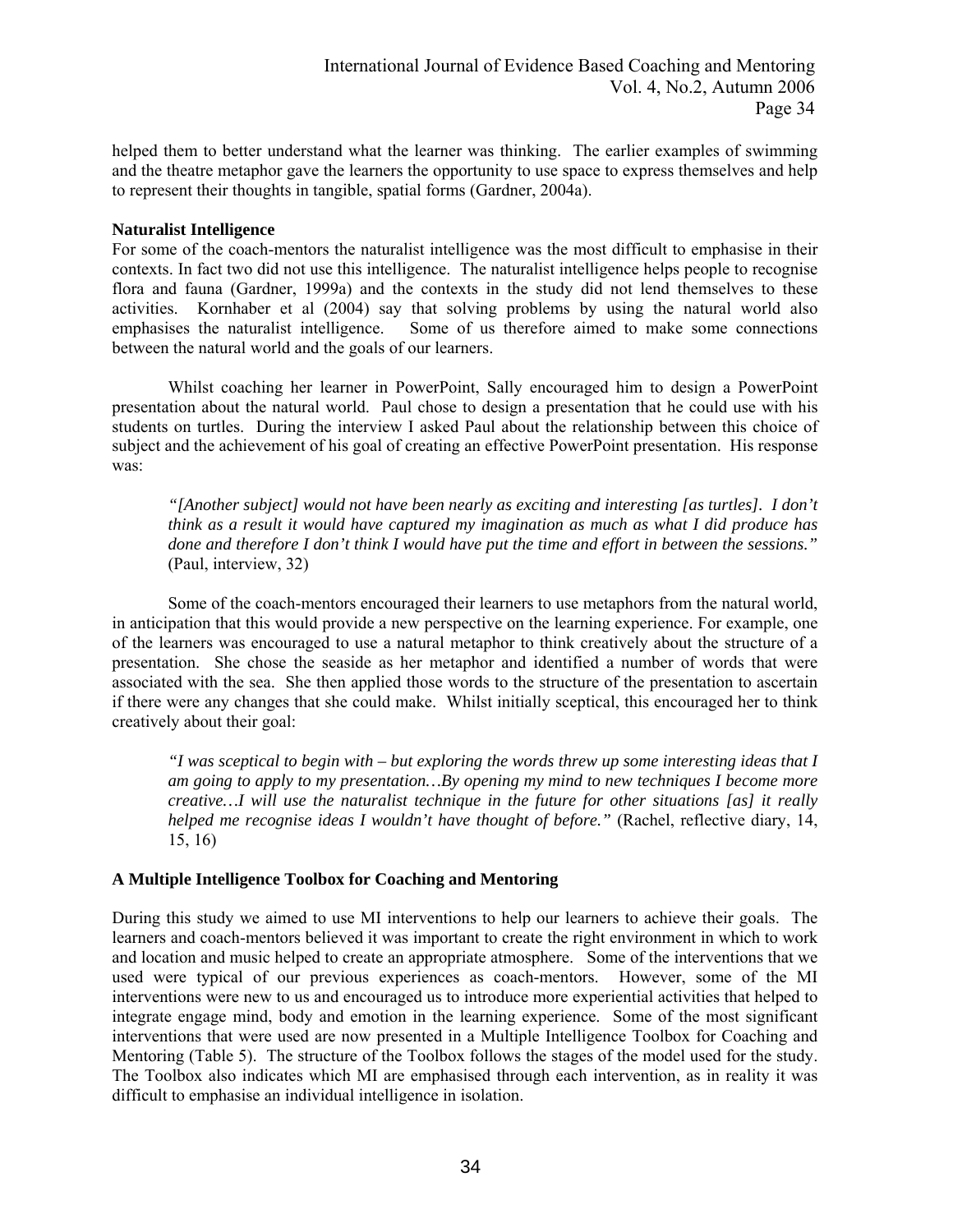#### **Toolbox of MI Interventions for Coaching and Mentoring**

*The Toolbox has been constructed from the experiences and ideas of the coach-mentors and learners involved in this study. The tools and exercises proved to be appropriate for the contexts in which we were working. It sets some options for activities within each of the model stages and identifies which MI are likely to be emphasised through each option. The options listed under 'Establish cultural context' do not specifically emphasise the MI. However, these options make the most of creative ideas promoted through thinking about the MI to create an atmosphere that, for some, may be 'different' from other experiences of coaching and mentoring, setting the session in a context that helps the learner to recognise that the session may contain some new and novel approaches* 

| <b>Toolbox options for each stage</b><br>based on the data/findings from this study<br>(For details of references see References section)                                                                                                                                                        | ugui.     | Logic | Bodil | Music     | Spati | Inter      | Intra | Natur |
|--------------------------------------------------------------------------------------------------------------------------------------------------------------------------------------------------------------------------------------------------------------------------------------------------|-----------|-------|-------|-----------|-------|------------|-------|-------|
| <b>Establish cultural context</b>                                                                                                                                                                                                                                                                |           |       |       |           |       |            |       |       |
| Identify appropriate locations away from usual working environments. Some coaching-mentoring<br>sessions can be conducted during a walk in the countryside, woods or beside the sea. Use natural<br>metaphors for working through goals, issues and problems                                     |           |       |       |           |       |            |       |       |
| Consider using music to set the atmosphere for the session, to relax the learner and to make the<br>session 'feel' different from everyday business interactions. Encourage the learner to select the<br>music. Use the music for timing and pacing the session                                  |           |       |       | $\bullet$ |       |            |       |       |
| <b>Establish rapport</b>                                                                                                                                                                                                                                                                         |           |       |       |           |       |            |       |       |
| A feature of successful coaching and mentoring is the establishment of rapport between coach-<br>mentor and learner. We would recommend that more 'traditional' and familiar approaches are<br>used for this stage to help the learner to settle comfortably into the coaching-mentoring session |           |       |       |           |       | $\epsilon$ |       |       |
| Encourage the learner to tell their story                                                                                                                                                                                                                                                        |           |       |       |           |       |            |       |       |
| Encourage the learner to talk and ask questions to prompt reflection and evaluation. (See also Lee<br>(2003) on story-making between coach-mentor and learner to identify systemic, cognitive, history,<br>personality and relationship stories)                                                 | $\bullet$ |       |       |           |       | $\bullet$  |       |       |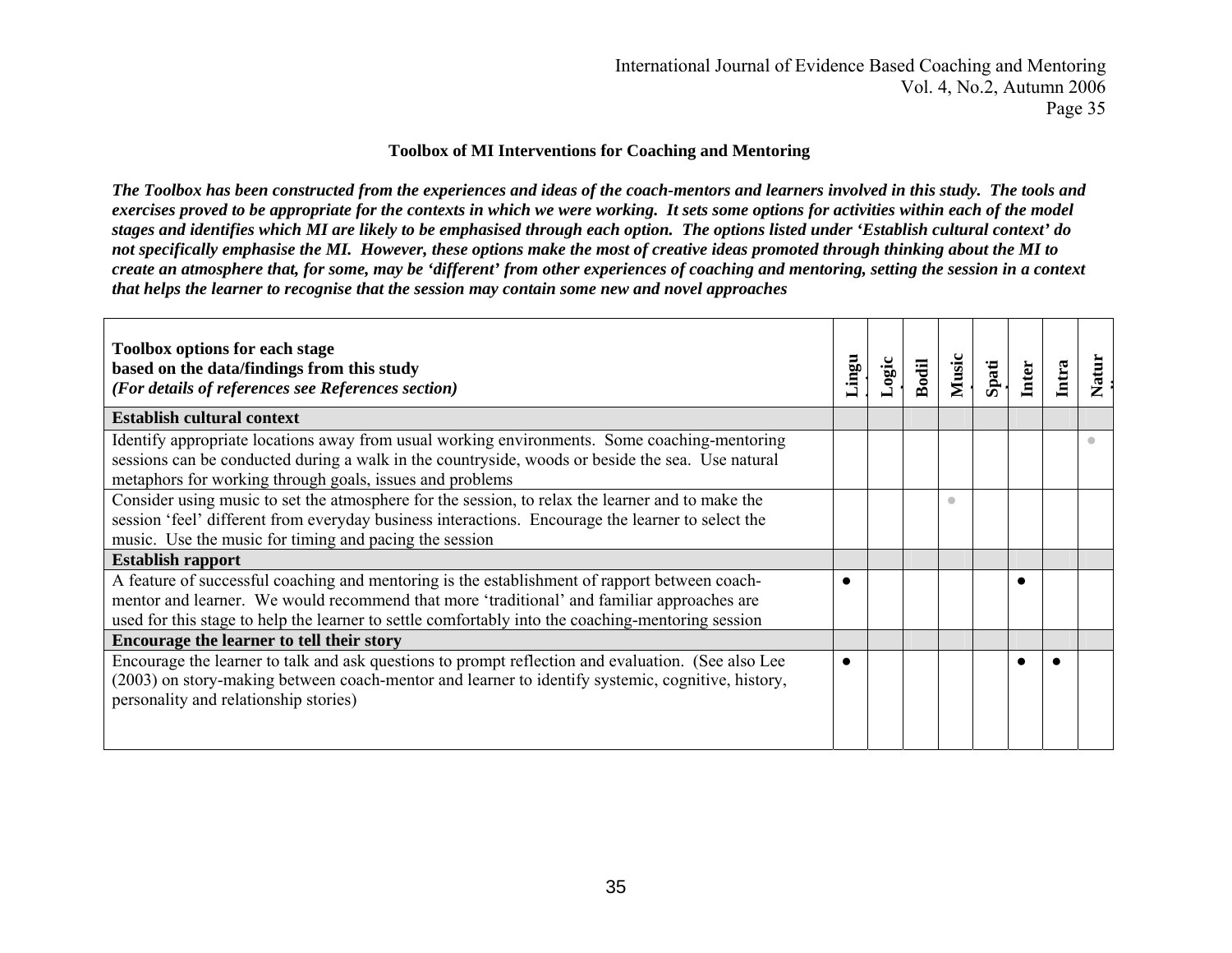| <b>Toolbox options for each stage</b><br>based on the data/findings from this study<br>(For details of references see References section)                                                                                                                                                                                                                       | Lingu     | Logic | Bodil | Music                   | Spati | Inter     | Intra     | Natur |
|-----------------------------------------------------------------------------------------------------------------------------------------------------------------------------------------------------------------------------------------------------------------------------------------------------------------------------------------------------------------|-----------|-------|-------|-------------------------|-------|-----------|-----------|-------|
| <b>Establish goals</b>                                                                                                                                                                                                                                                                                                                                          |           |       |       |                         |       |           |           |       |
| Use the 'Disney Strategy' (O'Connor & Seymour, 1994) to explore the goal from the three<br>perspectives of dreamer, realist and critic. Play quiet music in the background for a relaxed<br>atmosphere. Encourage the learner to move to three different parts of the room when considering<br>the three different perspectives                                 | 0         |       |       | $\qquad \qquad \bullet$ |       |           | $\bullet$ |       |
| Explore goals and issues related to the achievement of the goal using the GROW (Goals, Reality,<br>Options, Will/Way forward) model to prompt questions and discussions (Whitmore, 2003)                                                                                                                                                                        | $\bullet$ |       |       |                         |       |           |           |       |
| Use questions to explore aspirations as well as barriers and blocks (Egan, 2002)                                                                                                                                                                                                                                                                                | $\bullet$ |       |       |                         |       | $\bullet$ | $\bullet$ |       |
| Use a visual aid at each coaching-mentoring session that outlines the goal as a reminder/to help<br>focus on the goal (see also Kornhaber et al, 2004, p. 48)                                                                                                                                                                                                   | $\bullet$ |       |       |                         |       |           |           |       |
| Establish learner's perception of their current position                                                                                                                                                                                                                                                                                                        |           |       |       |                         |       |           |           |       |
| Utilise the Measurement of Competency (Appendix 9) to encourage the learner to consider what<br>knowledge and skills they need to develop to be successful in their goal. Ask them to rate their<br>current position on the scale to identify areas of concern. Use the results to plan the<br>milestones/design a flowchart to chart the journey to their goal |           |       |       |                         |       |           |           |       |
| <b>Familiarise learner with MI theory</b>                                                                                                                                                                                                                                                                                                                       |           |       |       |                         |       |           |           |       |
| Identify the learner's appreciation of learning theories. Share some models or theories and discuss                                                                                                                                                                                                                                                             | $\bullet$ |       |       |                         |       | $\bullet$ |           |       |
| Introduce the concept of MI. Recommend books and web-sites                                                                                                                                                                                                                                                                                                      | $\bullet$ |       |       |                         |       |           | $\bullet$ |       |
| Encourage them to attend a workshop so that they can explore MI theory with others                                                                                                                                                                                                                                                                              | $\bullet$ |       |       |                         |       | $\bullet$ |           |       |
| Experiment with some of the approaches to identify whether or not the learner is ready for MI<br>approaches                                                                                                                                                                                                                                                     | 0         |       |       |                         |       |           |           |       |
| Form a contract with the learner to agree contexts, challenges and boundaries and establish how<br>receptive they are and how appropriate it will be to incorporate a range of MI interventions into<br>the coaching-mentoring process                                                                                                                          | $\bullet$ |       |       |                         |       | $\bullet$ |           |       |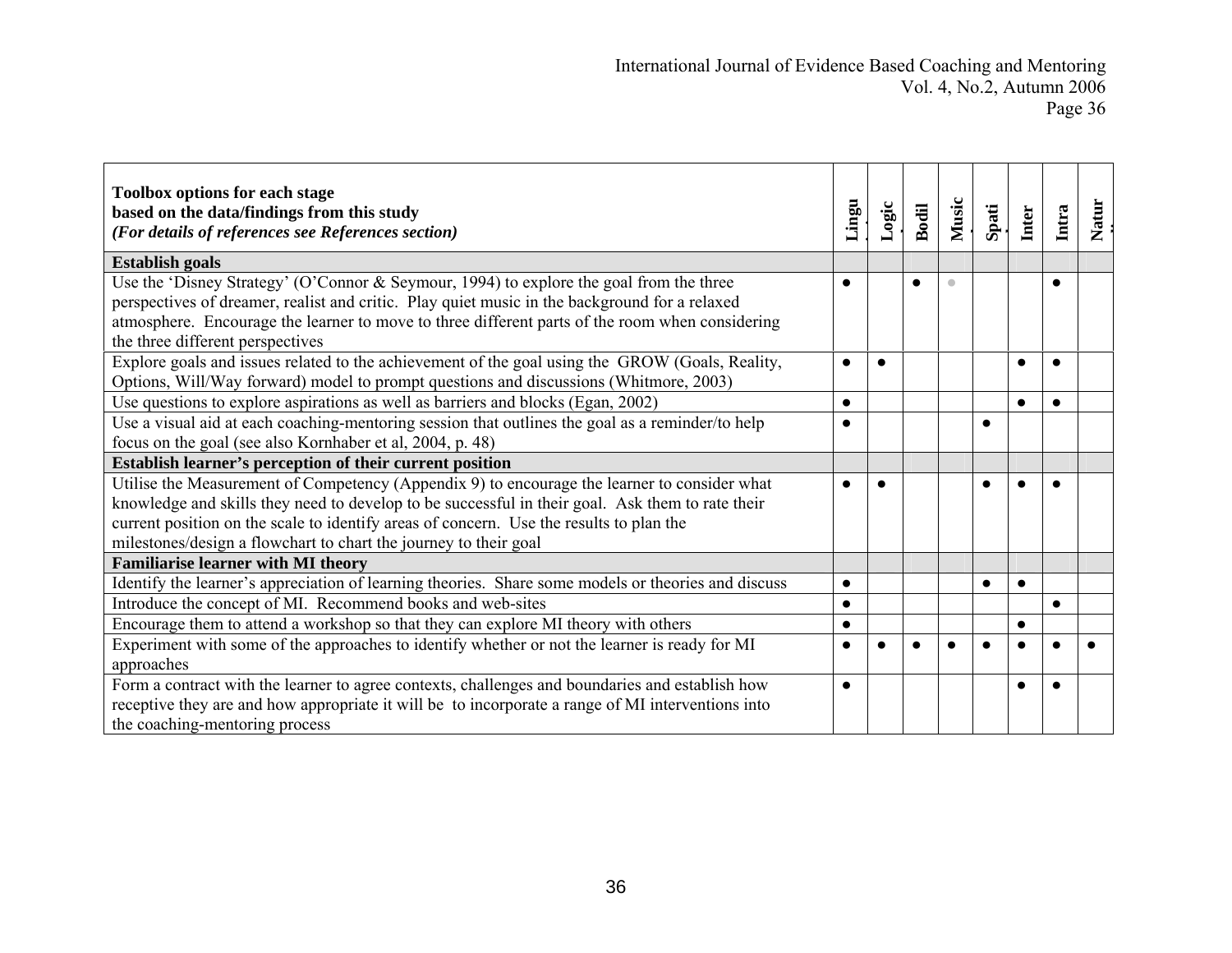| <b>Toolbox options for each stage</b><br>based on the data/findings from this study<br>(For details of references see References section) | Lingu     | Logic     | Bodil     | Music     | Spati     | Inter     | Intra     | <b>Natur</b> |
|-------------------------------------------------------------------------------------------------------------------------------------------|-----------|-----------|-----------|-----------|-----------|-----------|-----------|--------------|
| Use MI interventions to clarify/challenge/stimulate/build confidence                                                                      |           |           |           |           |           |           |           |              |
| NB The following are some examples of the MI interventions used during this study and were                                                |           |           |           |           |           |           |           |              |
| appropriate for the contexts in which the learners and coach-mentors were working                                                         |           |           |           |           |           |           |           |              |
| <b>Context: Sport</b>                                                                                                                     |           |           |           |           |           |           |           |              |
| Goal: Increasing confidence in swimming                                                                                                   |           |           |           |           |           |           |           |              |
| Use rhythmical patterns or music to emphasise timing of the stroke                                                                        |           | $\bullet$ | $\bullet$ | $\bullet$ |           |           |           |              |
| Identify metaphors to assist appreciation of body positions and impact. Encourage the learner to                                          | $\bullet$ |           |           |           | $\bullet$ |           |           |              |
| use their body in the water to match the metaphor, for example fish, spring, dolphin, tunnel                                              |           |           |           |           |           |           |           |              |
| Encourage visualisation of how the body and muscles will move and interact with the stroke                                                |           |           | $\bullet$ |           |           |           | $\bullet$ |              |
| before entering the water                                                                                                                 |           |           |           |           |           |           |           |              |
| Observe and critique other swimmers in the water                                                                                          | $\bullet$ |           |           |           |           | $\bullet$ | $\bullet$ |              |
| Use logical descriptions of body position in relation to flotation and propulsion                                                         |           | $\bullet$ | $\bullet$ |           |           |           |           |              |
| Manipulate the learner's limbs and then ask the learner to 'talk' to their muscles once they are in                                       | $\bullet$ |           |           |           |           |           |           |              |
| the water                                                                                                                                 |           |           |           |           |           |           |           |              |
| <b>Context: Business and Sport</b>                                                                                                        |           |           |           |           |           |           |           |              |
| Goals: Increasing confidence in public speaking: meetings/presentations/sports coaching and                                               |           |           |           |           |           |           |           |              |
| exercise classes                                                                                                                          |           |           |           |           |           |           |           |              |
| Ask the learner to write down all the things that may go wrong in a presentation. Ask them to                                             | $\bullet$ |           |           |           |           | $\bullet$ | $\bullet$ |              |
| think of solutions or ways of avoiding the mistakes                                                                                       |           |           |           |           |           |           |           |              |
| Tape record the learner giving a practice presentation, play back and encourage the learner to                                            | $\bullet$ |           | $\bullet$ |           |           | $\bullet$ |           |              |
| critique their pitch, pace pause, pronunciation (the 4p's). Give feedback. Tape record the learner                                        |           |           |           |           |           |           |           |              |
| reading poetry to improve the 4p's. Play back and repeat                                                                                  |           |           |           |           |           |           |           |              |
| Tape record the learner giving a practice presentation in time with different pieces of music. Play                                       | $\bullet$ |           |           | $\bullet$ |           | $\bullet$ |           |              |
| back and encourage them to critique the pitch, pace, pause and pronunciation. Give feedback.                                              |           |           |           |           |           |           |           |              |
| Repeat the exercise to enhance the performance                                                                                            |           |           |           |           |           |           |           |              |
|                                                                                                                                           |           |           |           |           |           |           |           |              |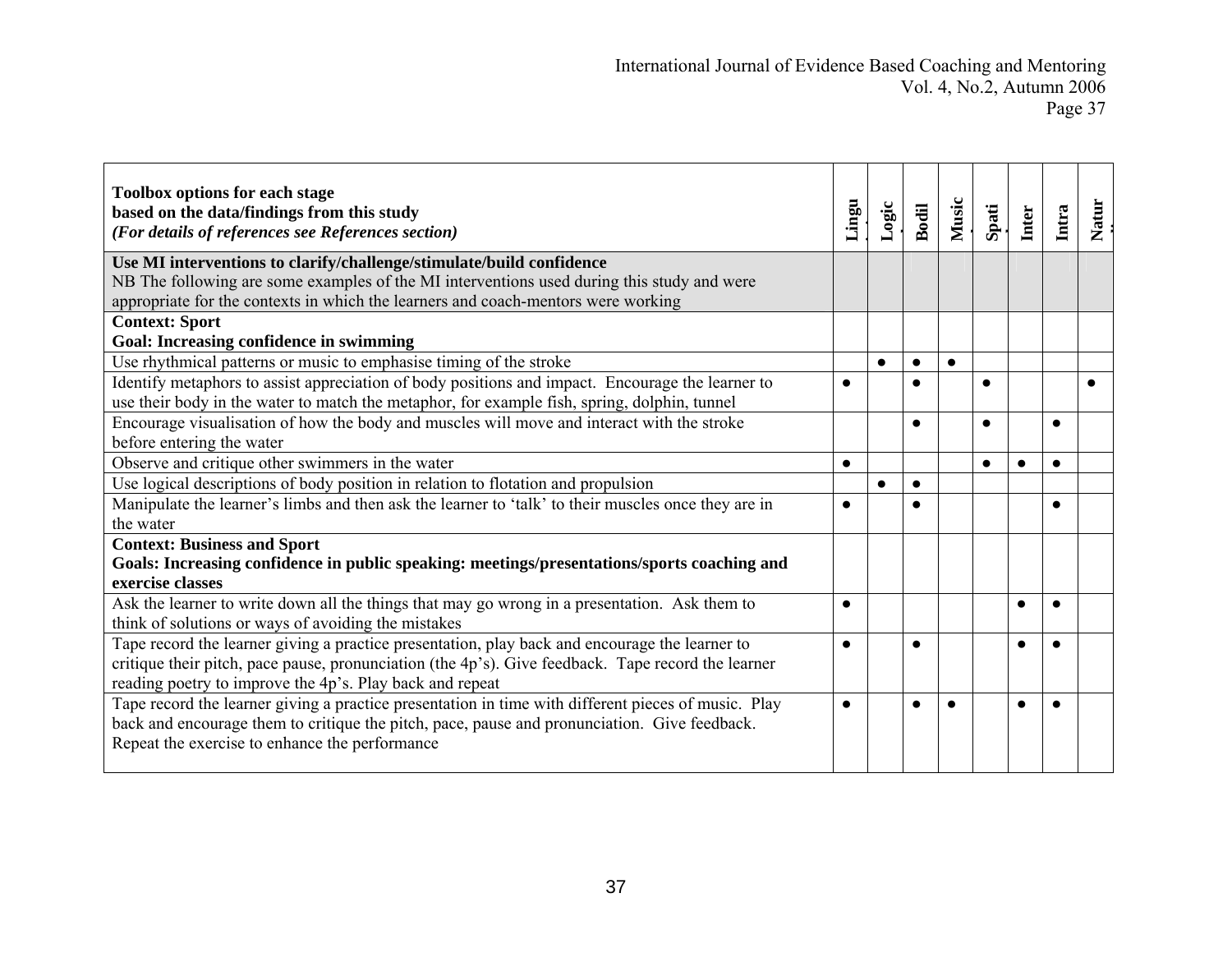| <b>Toolbox options for each stage</b><br>based on the data/findings from this study<br>(For details of references see References section)                                                                                                                                                             | Lingu     | Logic | <b>Bodil</b> | Music     | Spati     | Inter     | Intra     | <b>Natur</b> |
|-------------------------------------------------------------------------------------------------------------------------------------------------------------------------------------------------------------------------------------------------------------------------------------------------------|-----------|-------|--------------|-----------|-----------|-----------|-----------|--------------|
| Rehearse the practice presentation in front of a mirror to observe body language and to recognise<br>how changing posture can affect vocal projection                                                                                                                                                 | $\bullet$ |       | $\bullet$    |           | $\bullet$ | $\bullet$ |           |              |
| Use a theatre metaphor for the learner to visualise the location for the presentation and identify<br>appropriate use of space. Encourage them to rearrange the furniture to reflect the ideal set up and<br>to help them to feel they 'own' the space                                                |           |       | $\bullet$    |           | $\bullet$ |           |           |              |
| Ask the learner to close their eyes whilst the coach-mentor gives a verbal visualisation of a<br>successful presentation. The learner then visualises their own successful presentation                                                                                                               | $\bullet$ |       |              |           | $\bullet$ |           | $\bullet$ |              |
| Use the video camera to record the learner giving a practice presentation in a variety of ways, for<br>example: with notes, without notes, before visualisation, after visualisation, or in the style of<br>someone talking to a friend. Play back the different versions and discuss the differences | $\bullet$ |       |              |           |           |           |           |              |
| Use creative thinking techniques to enhance the structure and visual interest of the presentation.<br>For example, use a natural metaphor                                                                                                                                                             | $\bullet$ |       |              |           |           | $\bullet$ |           |              |
| <b>Context: Learning technologies</b><br>Goal: Increasing confidence in enhancing pedagogic knowledge and using learning<br>technologies                                                                                                                                                              |           |       |              |           |           |           |           |              |
| Explore ideas and map concepts using Mind Manager software to give a visual representation of<br>thoughts and ideas                                                                                                                                                                                   | $\bullet$ |       |              |           |           |           |           |              |
| Use different types of music in the background for different activities, for example: thinking,<br>reading, working on a problem                                                                                                                                                                      |           |       |              | $\bullet$ |           |           |           |              |
| Visit the library, explore electronic catalogues, make use of library technologies to increase<br>confidence in locating literature                                                                                                                                                                   | $\bullet$ |       |              |           |           |           |           |              |
| Experiment with PowerPoint software to explore visual possibilities                                                                                                                                                                                                                                   |           |       | $\bullet$    |           | $\bullet$ |           | $\bullet$ |              |
| Use of a topic of interest to the learner for learning how to use the software - in this case learning<br>about PowerPoint by creating a presentation about turtles                                                                                                                                   | $\bullet$ |       | $\bullet$    |           |           |           |           |              |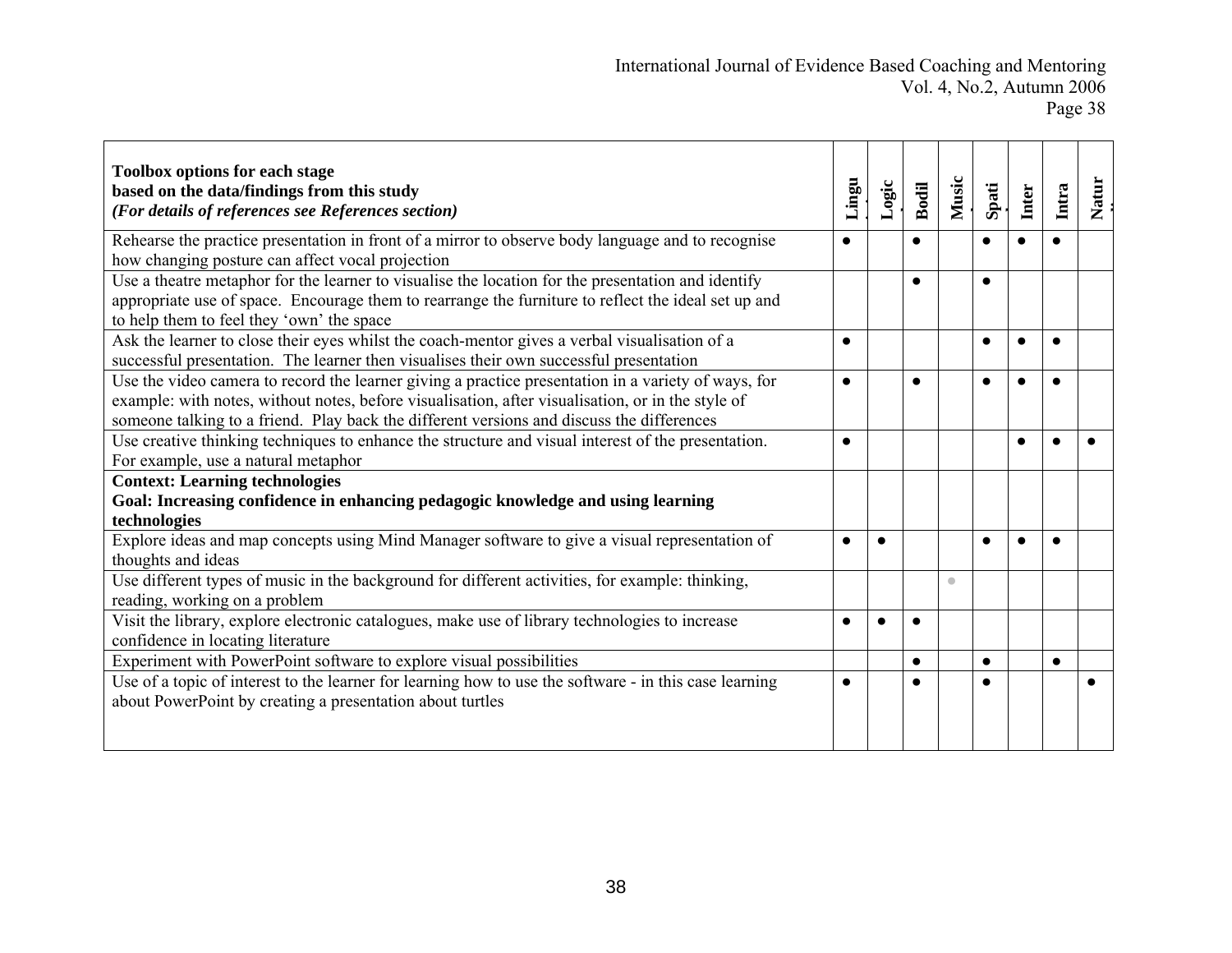| <b>Toolbox options for each stage</b><br>based on the data/findings from this study<br>(For details of references see References section)              | ugui.     | ogic | Bodil | Music     | Spati | <b>Inter</b> | Intra     | <b>Natur</b> |
|--------------------------------------------------------------------------------------------------------------------------------------------------------|-----------|------|-------|-----------|-------|--------------|-----------|--------------|
| Observe and discuss impact of intervention                                                                                                             |           |      |       |           |       |              |           |              |
| Discuss and evaluate an experiential intervention with the learner                                                                                     |           |      |       |           |       | $\bullet$    | $\bullet$ |              |
| Agree options for future agenda/actions by coach-mentor and learner                                                                                    |           |      |       |           |       |              |           |              |
| Reflection and discussion                                                                                                                              | $\bullet$ |      |       |           |       |              |           |              |
| <b>Coach-mentor and learner complete reflections</b>                                                                                                   |           |      |       |           |       |              |           |              |
| Complete a written account of what had been learned at each coaching-mentoring session in a                                                            | О         |      |       |           |       |              | $\bullet$ |              |
| reflective diary (Appendix 11)                                                                                                                         |           |      |       |           |       |              |           |              |
| Write a poem to reflect on each coaching-mentoring session                                                                                             |           |      |       | $\bullet$ |       |              | $\bullet$ |              |
| Draw a picture to reflect on a critical learning incident                                                                                              |           |      |       |           |       |              |           |              |
| This is an area for further research (see also Moon, 2002)                                                                                             |           |      |       |           |       |              |           |              |
| Coach-mentor explores and extends Toolbox in preparation for next session                                                                              |           |      |       |           |       |              |           |              |
| Reflection of coach-mentor and design of interventions                                                                                                 |           |      |       |           |       |              |           |              |
| Coach-mentor collaborates formally and informally with other coach-mentors, whilst<br>maintaining confidentiality                                      |           |      |       |           |       |              |           |              |
| Meet with other coach-mentors in an action learning set to reflect on experiences and to learn from<br>each other (McGill & Beaty, 2002; Revans, 1998) |           |      |       |           |       |              |           |              |

**Table 5: Toolbox of MI Interventions for Coaching and Mentoring**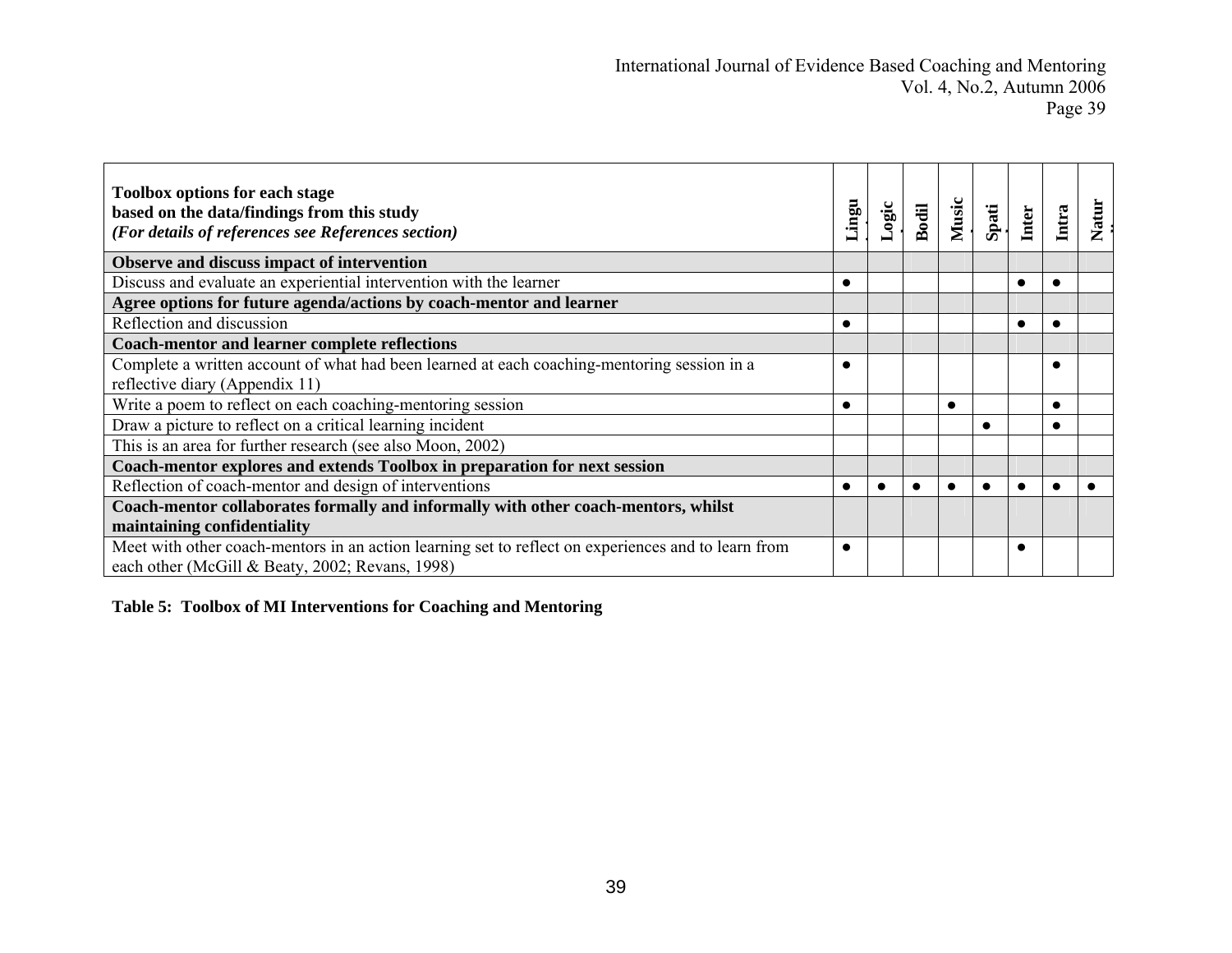# **Conclusion**

Emphasising a range of MI provided interesting learning moments for some learners, but involved the coach-mentors taking risks and moving outside of their comfort zones. Some of the interventions that we used were typical of our previous experiences as coach-mentors. However, some of the MI interventions were new to us and encouraged us to introduce more experiential activities that helped to integrate engage mind, body and emotion in the learning experience. Whilst we were reminded of the need for the coach-mentor to retain control of an experiential learning session and that care should be taken when choosing music for learning, on the whole the learners said that they benefited from the creative approaches to their learning. The measurement of competency exercise completed by the learners at the end of the study indicated that in 63% of the competencies the learners perceived that their performance had improved and that in the other competencies their performance had stayed the same.

The data indicated that it was possible to use MI as a learning intervention within the model that we used for the study which was an adapted version of The Mentoring Meeting model (Clutterbuck, 2004; 1998). Comparisons were drawn between our adapted model and the Entry Points and Compass Points frameworks used in education (Gardner, 1999a; Kornhaber et al, 2004) and resulted in a new Multiple Intelligence Model for Coaching and Mentoring. The most significant MI interventions that we used during the study were collated into a Multiple Intelligence Toolbox for Coaching and Mentoring. The structure of the Toolbox follows the stages of the recommended model and also indicates which MI are emphasised through each intervention.

## **References**

**Armstrong, T.** (2003), *The Multiple Intelligences of Reading and Writing*, Alexandria Virginia: Association for Supervision and Curriculum Development.

**Brydon-Miller, M., Greenwood, D. & Maguire, P.** (2003), 'Why action research?', *Action Research*, 1, 1, 9-28.

**Caviglioli, O., Harris, I. & Tindall, B.** (2002), *Thinking Skills & Eye Cue: Visual Tools for Raising Intelligence*, Stafford: Network Educational Press Ltd.

**Clutterbuck, D.** (1998), *Learning Alliances*, London: Institute of Personnel and Development. **Clutterbuck, D.** (2004), *Everyone Needs a Mentor*, London: Chartered Institute of Personnel and Development.

**Clutterbuck, D. & Lane, G.** (eds.) (2004), *The Situational Mentor*, Aldershot: Gower.

**Cockerill, I. M.** (1995), 'Self-esteem development through participation in physical activity', *The Journal of Workplace learning*, 7, 7, 14-17.

**Cox, E.** (2003), The Contextual Imperative: Implications for coaching and mentoring, *International Journal of Evidence Based Coaching and Mentoring*, 1,1, 9-22.

**Cranwell-Ward, J., Bossons, P. & Gover, S.** (2004), *Mentoring: a Henley Review of Best Practice*, Basingstoke: Palgrave Macmillan.

**Daines, J., Daines, C. & Graham, B.** (2002), *Adult Learning Adult Teaching*, Cardiff: Welsh Academic Press.

**Denscombe, M.** (2003), *The Good Research Guide,* Maidenhead: Open University Press.

**Flaherty, J.** (1999), *Coaching: Evoking Excellence in Others,* USA: Butterworth Heinemann.

**Gardner, H.** (1983), *Frames of Mind: The Theory of Multiple Intelligences,* London: William Heinemann Ltd.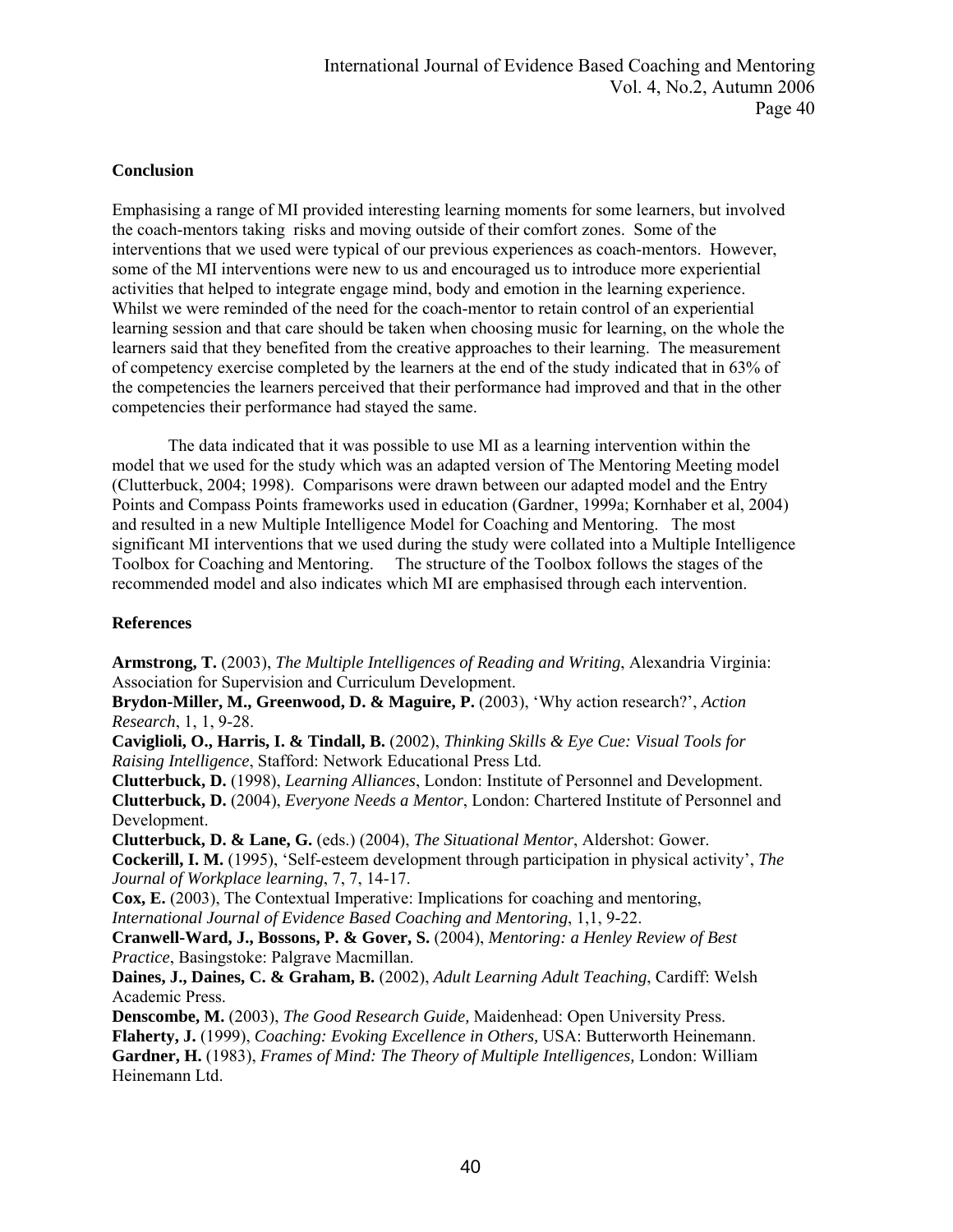**Gardner, H.** (1993a), *Frames of Mind: The Theory of Multiple Intelligences*, London: Fontana Press.

**Gardner, H.** (1993b), *Multiple Intelligences: The Theory in Practice,* New York: Basic Books Inc. Gardner, H. (1999a), *Intelligence Reframed: Multiple Intelligences for the 21<sup>st</sup> Century*, New York: Basic Books.

**Gardner, H.** (1999b), *The Disciplined Mind*, New York: Simon & Schuster.

**Gardner, H.** (2004a), *Changing Minds: the art and science of changing our own and other people's minds*, Boston: Harvard Business School Press.

**Gardner, H.** (2004b), Audiences for the Theory of Multiple Intelligences, *Teachers College Record*, 106, 1, 212-220.

**Gillen, T**. (2000), *Coaching*, Ely: Fenman Ltd.

**Gray, D.E.** (2004), *Doing Research in the Real World*, London: Sage Publications Ltd.

**Harding, C. M.** (2004), *Using Multiple Intelligences in Coaching and Mentoring*, unpublished Oxford Brookes University assignment.

**Haley, M. H.** (2004), 'Learner-centred instruction and the theory of Multiple Intelligences with second language learners', *Teachers College Record*, 106, 1, 163-180.

**Hay, J.** (1999), *Transformational Mentoring,* Watford: Sherwood Publishing.

**Hoerr, T.** (2004), 'How MI informs teaching at New City School', *Teachers College Record*, 106, 1, 49-57.

**Honey, P. & Mumford, A.** (1982), *The Manual of Learning Styles*, Berkshire: Peter Honey.

**Honey, P. & Mumford, A.** (1986), *Using Your Learning Styles*, Berkshire: Peter Honey.

**Hussey, J. & Hussey, R.** (1997), *Business Research*, London: MacMillan Business.

**Kline, N. (**2003), *Time to Think*, London: Cassell Illustrated.

**Kolb, D. A.** (1984), *Experiential Learning: Experience as the Source of Learning and Development,* New Jersey, Prentice Hall P T R.

**Kornhaber, M. L.** (2004), 'Multiple Intelligences: from the ivory tower to the dusty classroom – but why?' *Teachers College Record*, 106, 1, 67-76.

**Kornhaber M. L., Fierros, E. G. & Veenema, S. A.** (2004), *Multiple Intelligences: best ideas from research and practice*, Boston: Pearson Education Inc.

**Landsberg, M.** (1996), *The Tao of Coaching*, London: Harper Collins Publishers.

**Lyddon, W. J., Clay, A.l. & Sparks, C.L.** (2001), 'Metaphor and change in counselling.', *Journal of Counselling and Development,* 79, 3, 269.

**Marsh, G.** (1990) *Role Analysis: how to run drama workshops designed to raise self-awareness*, Standing Conference on Educational Development Paper 62.

**Megginson, D. & Boydell, T.** (1979,) *A Manager's Guide to Coaching*, London: British Association for Commercial and Industrial Education

**Meier, D.** (2000), *The Accelerated Learning Handbook*, London: McGraw Hill.

**Moon, J.** (2002), *Learning Journals*, London: Kogan Page.

**Moon, J.** (2004), *Handbook of Reflective and Experiential Learning: theory and practice*, London: Routledge Farmer.

**Noble, T.** (2004), 'Integrating the revised Bloom's Taxonomy with Multiple Intelligences: a

planning tool for curriculum differentiation', *Teachers College Record*, 106, 1, 193-211.

**O'Connor, J. & Seymour, J.** (1994) *Training with NLP*, London: Thorsons.

**Parsloe, E. & Wray, M.** (2001), *Coaching and Mentoring,* London: Kogan Page.

**Peltier, B.** (2001), *The Psychology of Executive Coaching*, New York: Brunner-Routledge.

**Rogers, J.** (2004), *Coaching Skills*, Maidenhead: Open University Press.

**Rose, C. & Nicholl, M. J.** (2004), *Test yourself – How are you smart?*,

[http://www.accelerated-learning.net/learning\\_test.html](http://www.accelerated-learning.net/learning_test.html) [Accessed 26/07/04]